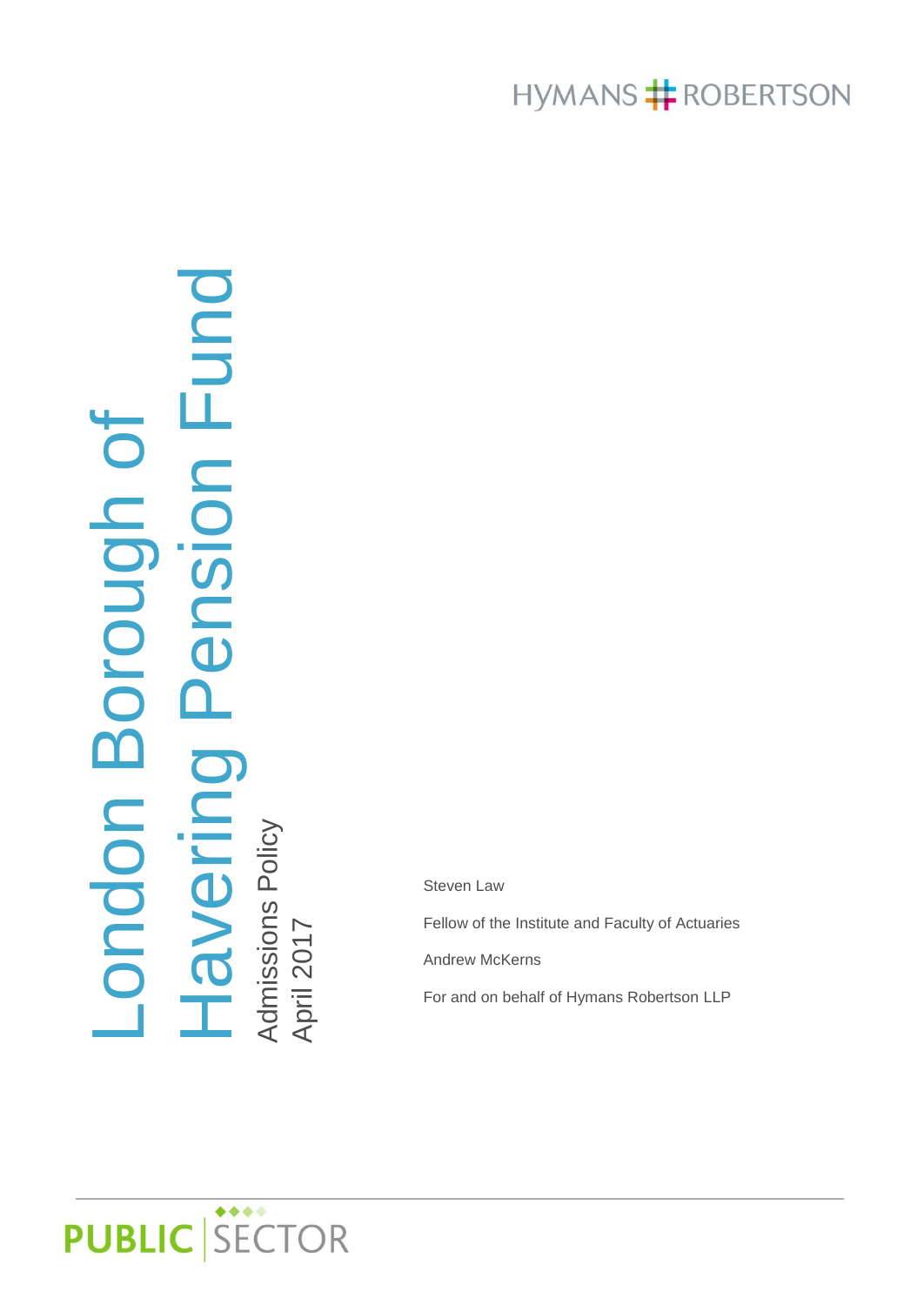# Contents

#### Admission Policy **PAGE**

| 3                                                                                                                                  |
|------------------------------------------------------------------------------------------------------------------------------------|
|                                                                                                                                    |
| 19                                                                                                                                 |
| 1 Introduction<br><b>Policy for Admission Bodies</b><br>1 Introduction<br>2 Admission Bodies<br>3 Scheduled and Designating Bodies |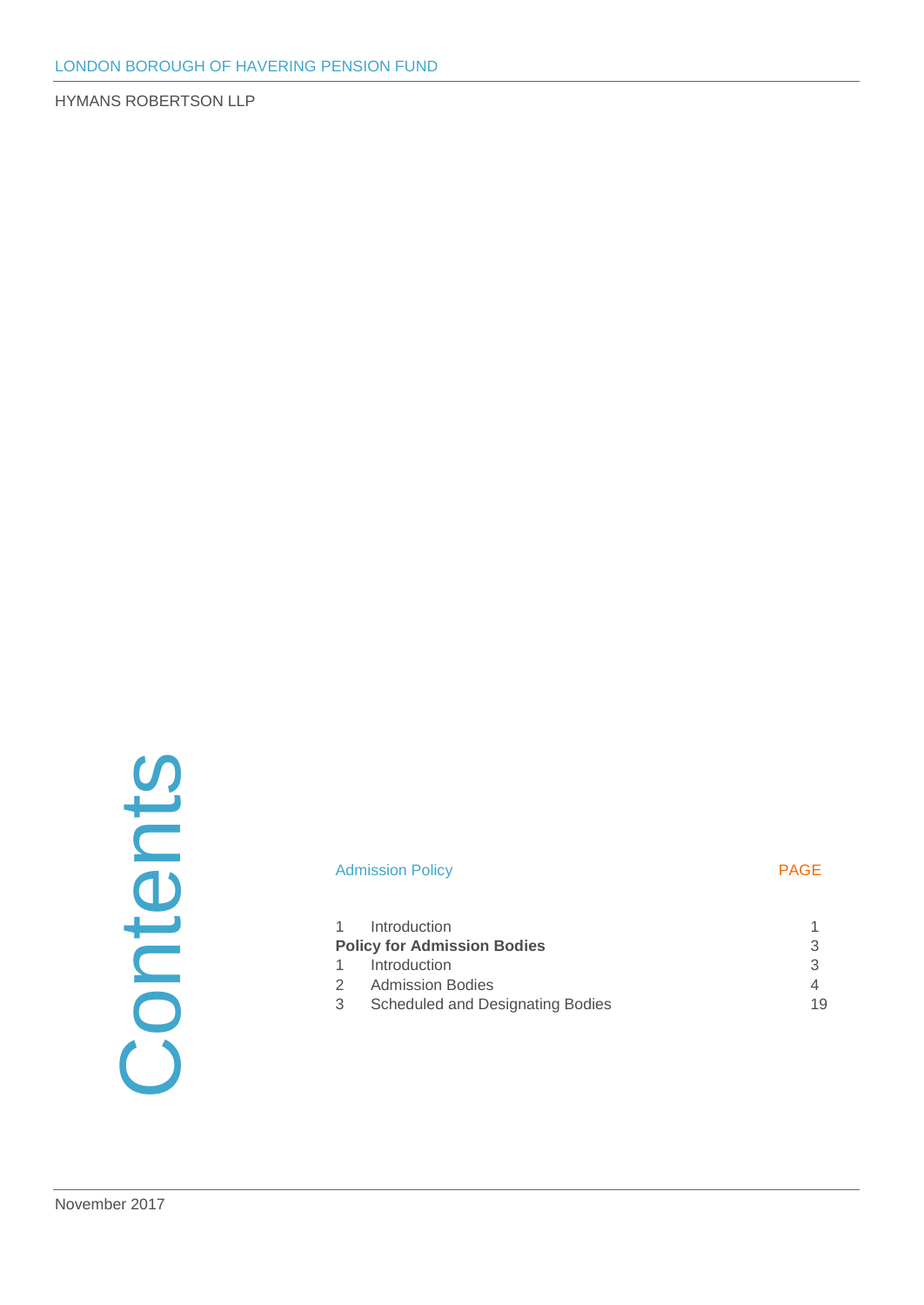# <span id="page-2-0"></span>1 Introduction

#### **1.1 Purpose**

This paper has been prepared at the request of London Borough of Havering as administering authority to the London Borough of Havering Pension Fund ("the Fund"), part of the Local Government Pension Scheme ("LGPS") in England & Wales. Appendix 1 to this paper forms a draft of a potential Fund policy:

- 1 relating to the acceptance, ongoing treatment and cessation of admission bodies, and
- 2 for agreeing and calculating transfer values or service credits in respect of the "bulk" transfer of active scheme members out of or into the Fund.

In order to take a considered, consistent approach to the admission of new employers into the Fund and the payment or receipt of bulk transfers, a comprehensive, clear, yet flexible, policy can be an ideal way to both encapsulate the Council's approach and lay out practical guidance to assist the Pensions Committee with its decision making and the officers with administering the process. Our experience has shown that it is all too common that some pension issues can easily get overlooked and can become a major source of staff dissatisfaction and perceived insecurity during what is often a stressful time.

This draft policy has been created in a manner that should be flexible enough to address the various possible scenarios where admission agreements would be contemplated, yet prescriptive enough to set out the criteria necessary to sufficiently minimise or mitigate risks.

#### **1.2 Reliances and limitations**

This paper has been prepared by Hymans Robertson LLP in our capacity as actuaries and consultants to the Fund. Our advice is intended for London Borough of Havering, as administering authority to the Fund, and this paper should not be disclosed to any third party without our prior written consent, in which case it should be released in its entirety. Hymans Robertson LLP accepts no liability to any third party unless we have expressly accepted such liability in writing. We do consent to Appendix 1 of this report being reproduced as the Fund Policy for Admission Bodies and being made available to employers in the Fund and prospective employers, and their advisors, as long as those sections are reproduced in their entirety and any changes are agreed with us before production.

This paper has been prepared for the purposes of assisting the Fund in developing its policy on admission bodies of scheme members to or from the Fund. It does not affect any scheme member's benefit entitlement. This paper is not to be construed as advice to any employer. It sets out the background to the Fund's potential policy on admission bodies, but it should be noted that the approach in any specific case may depend on the individual circumstances. As such, the guidance in this paper is generic. We are not lawyers and nothing in this paper should be construed as providing legal advice. Specific actuarial and legal advice should be considered as part of any bulk transfer and in relation to any admission body.

#### **1.3 Scope**

There are many circumstances where employer issues need to be considered. This document focuses on principles relating to the participation of new employers, including:

- 1 entry to the Fund;
- 2 monitoring during continued active membership in the Fund; and
- 3 treatment of the body when it ceases to have active members or ceases to participate in the Fund.

We would be happy to expand this policy to cover any further circumstances you wish to be included.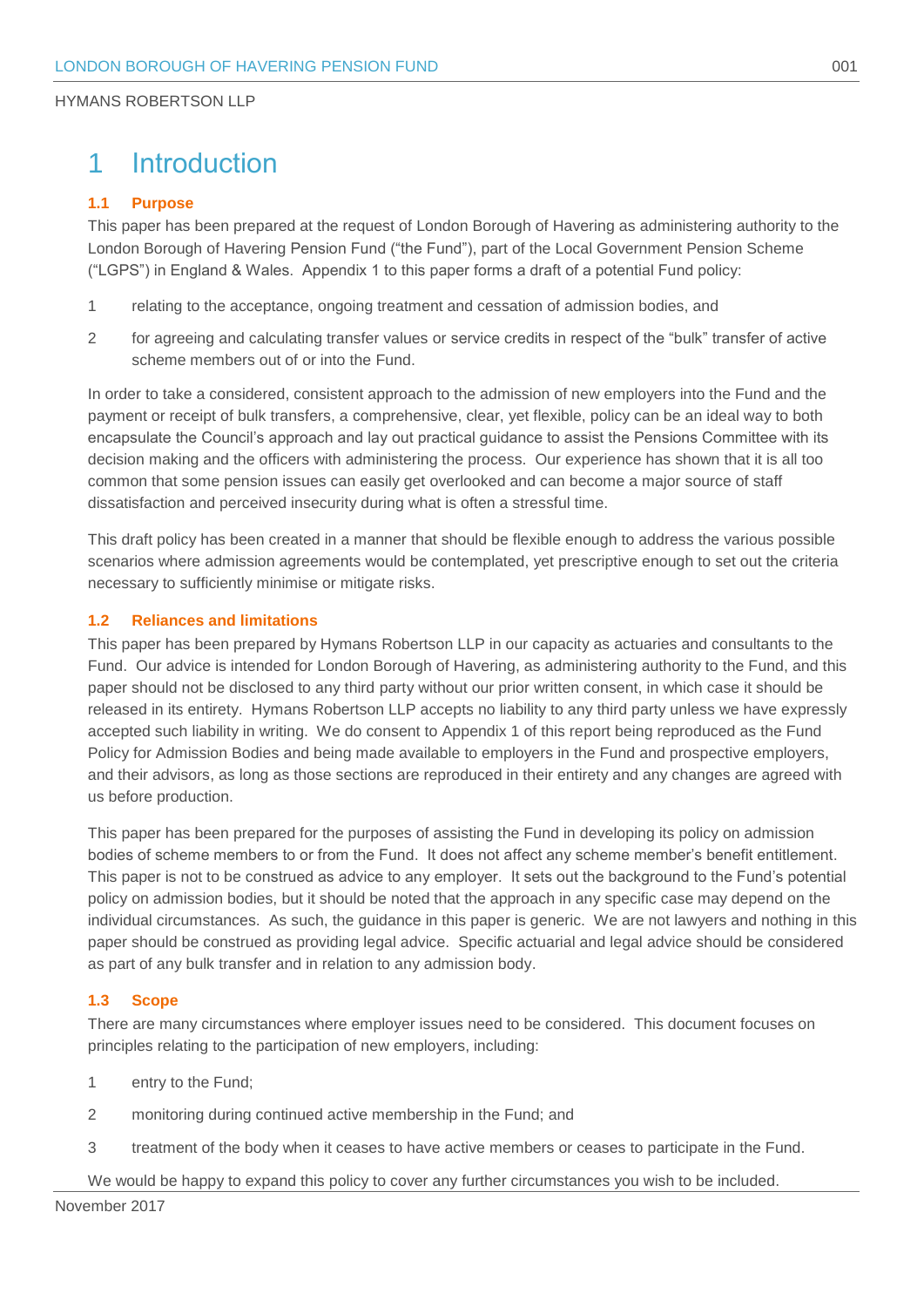#### **1.4 Review of policy**

We would recommend that this policy will be reviewed at least every three years following triennial valuations or following changes in the Regulations pertaining to admission agreements or employees transferring pension rights.

Steven Law FFA **Andrew McKerns** Andrew McKerns

For and on behalf of Hymans Robertson LLP For and on behalf of Hymans Robertson LLP

21 November 2017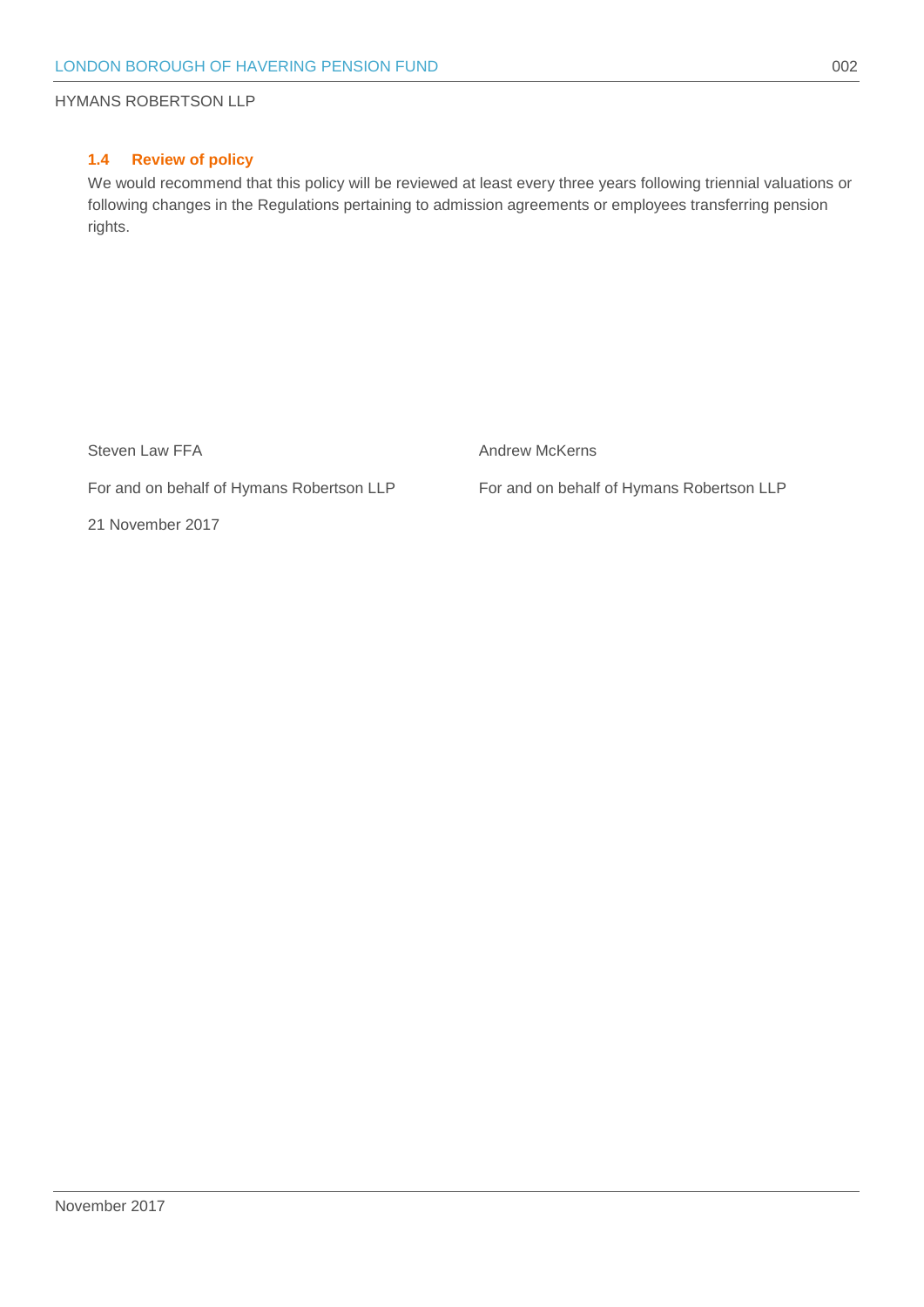# <span id="page-4-0"></span>Policy for Admission Bodies

# <span id="page-4-1"></span>1 Introduction

This is the policy of the Fund as regards the treatment of admission bodies in the Fund. The Fund is administered by London Borough of Havering.

It has been prepared by the Fund administrators, in collaboration with the Fund's actuary, Hymans Robertson LLP. This policy replaces all previous policies on admission bodies and bulk transfers and is effective from 1 April 2017.

This policy should be read in conjunction with the Fund's Funding Strategy Statement and relevant legislation, such as the Local Government Pension Scheme Regulations 2013.

In exceptional circumstances there may be departure from parts of this policy but only with prior agreement of the Pensions Committee.

#### **1.1 Reviews of policy**

This policy will be reviewed from time to time and at least following changes in the regulations pertaining to admission bodies or employees transferring pension rights.

It should be noted that this statement is not exhaustive and individual circumstances may be taken into consideration where appropriate. Any queries should be directed to Tara Philpott, Transactional Manager in the first instance at **tara.philpott@onesource.co.uk** or on Tel. 01708 432179.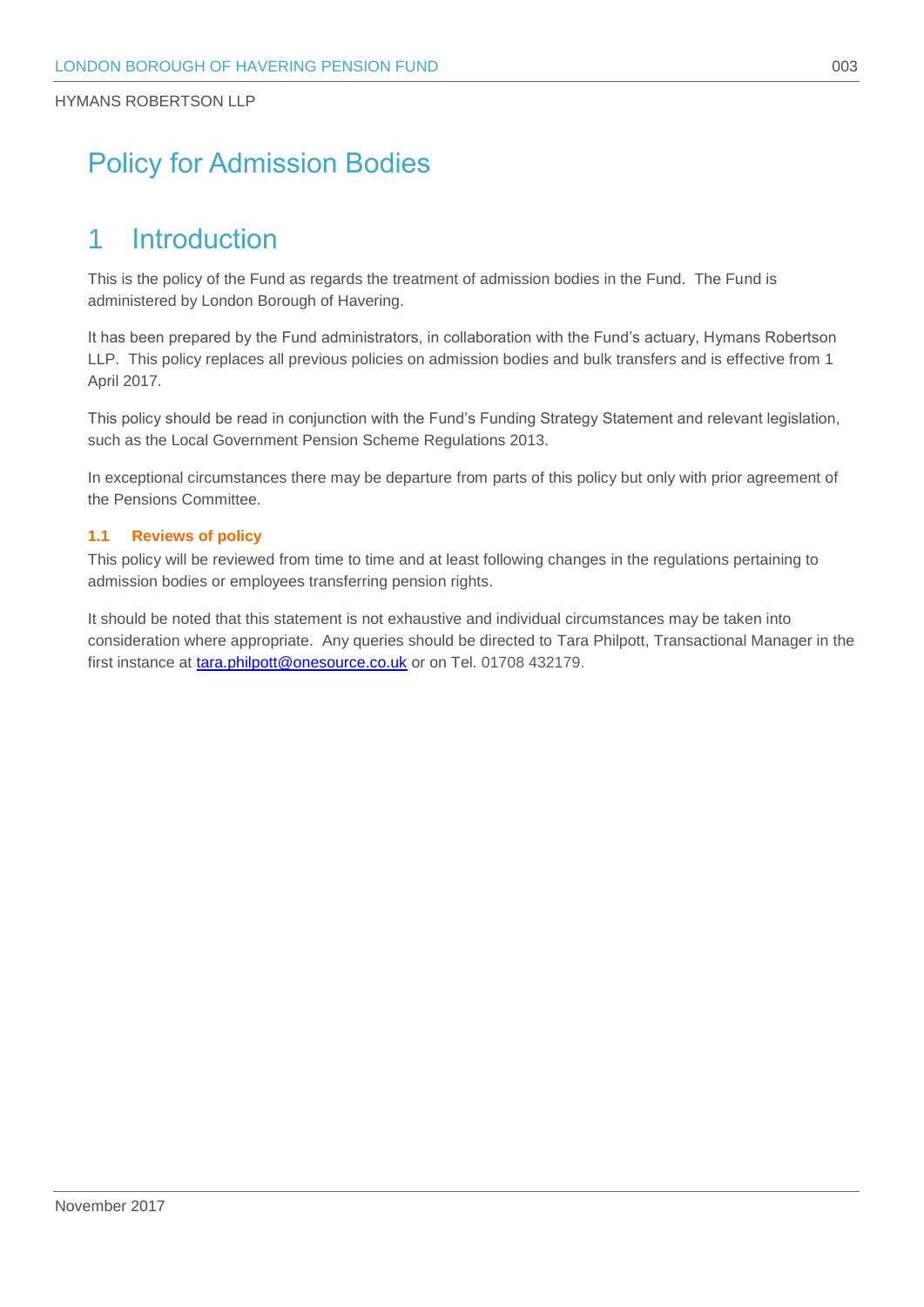# <span id="page-5-0"></span>2 Admission Bodies

#### **2.1 Principles**

#### **2.1.1 Overriding principles**

The purpose of an admission policy is to ensure that only appropriate bodies are admitted to the Fund and that the financial risk to the Fund and to employers in the Fund is identified, minimised and managed accordingly.

The Fund's policy is drafted on the basis of the following key principles:

- to ensure the long-term solvency of the Fund as a whole and the solvency of each of the notional subfunds allocated to the individual employers;
- to ensure that sufficient funds are available to meet all benefits as they fall due for payment;
- not to restrain unnecessarily the investment strategy of the Fund so that the Administering Authority can seek to maximise investment returns (and hence minimise the cost of the benefits) for an appropriate level of risk;
- to help employers recognise and manage pension liabilities as they accrue with consideration to the effect on the operation of their business where the Administering Authority considers this appropriate;
- to minimise the degree of short-term change in the level of each employer's contributions where the Administering Authority considers it reasonable to do so;
- to use reasonable measures to reduce the risk to other employers and ultimately to the council tax payer from an employer ceasing participation or defaulting on its pension obligations;
- to address the different characteristics of the disparate employers or groups of employers to the extent that this is practical and cost-effective; and
- to maintain the affordability of the fund to employers as far as is reasonable over the longer term.

There is also an overriding objective to ensure that the LGPS Regulations and any supplementary guidance (in particular the Best Value Authorities Staff Transfer (Pensions) Direction 2007 and Fair Deal guidance) as they pertain to admission agreements are adhered to.

#### **Finally, apart from in exceptional circumstances, the Fund's terms included within their admission agreements will be non-negotiable.**

#### **2.1.2 Interaction with Funding Strategy Statement (FSS)**

The FSS sets out high level policies in a number of areas relating to admission agreements. The keys areas covered by the FSS are:-

- Purpose of the FSS;
- Aims and purpose of the Pension Fund;
- Responsibilities of the key parties;
- Solvency issues and target funding levels;
- Link to investment policy set out in the Investment Strategy Statement;
- Identification of risks and counter-measures; and
- Monitoring and review.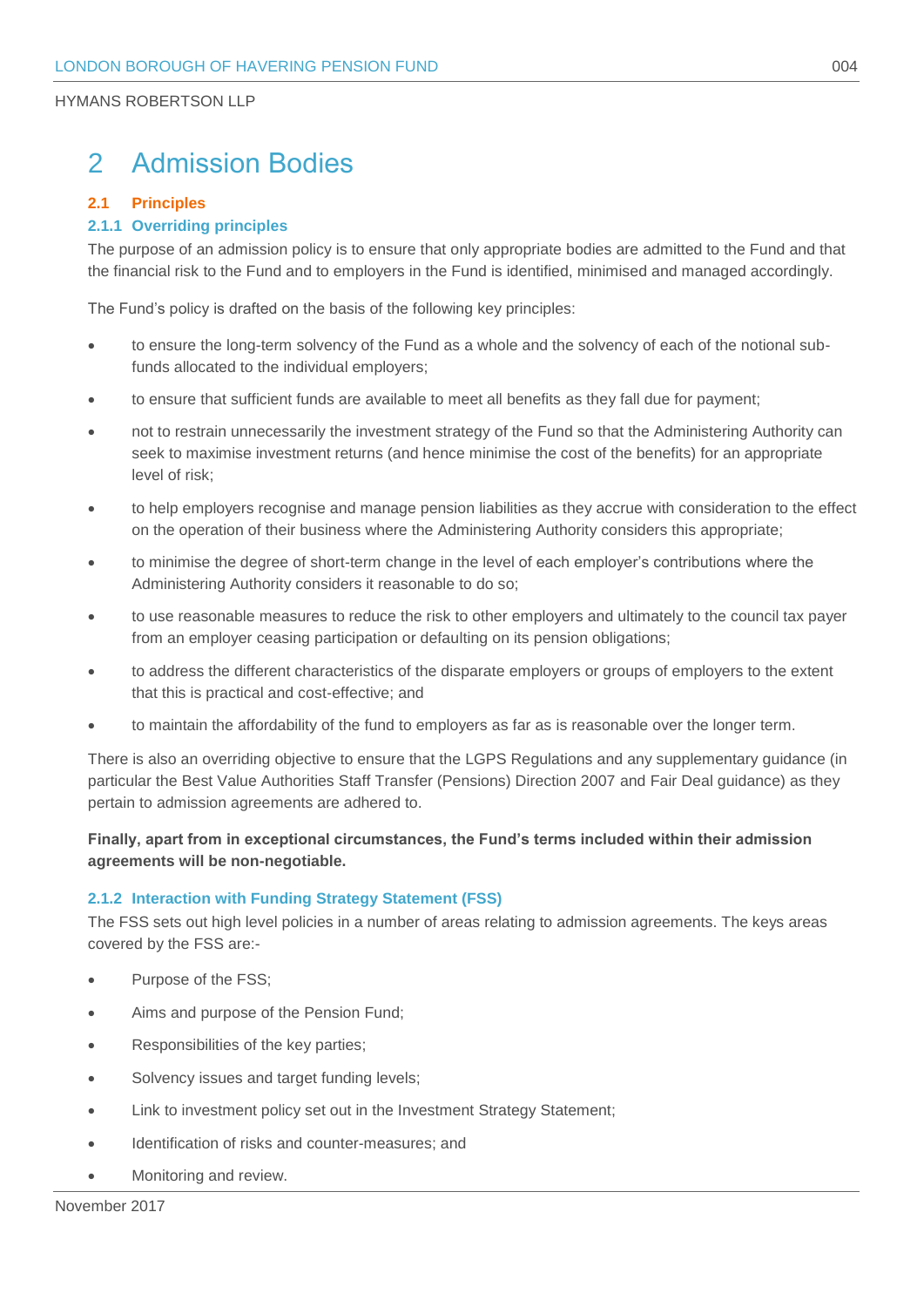The information contained with the FSS applies equally to admission bodies. This admission body policy further clarifies the operation of the FSS within the Fund.

#### **2.2 Guidance and the Regulatory Framework**

#### **2.2.1 The LGPS**

The Local Government Pension Scheme Regulations 2013, ("LGPS Regulations") describe various types of bodies with which an administering authority may enter into an admission agreement. These are -

- a body which provides a public service in the United Kingdom which operates otherwise than for the purposes of gain and has sufficient links with a Scheme employer for the body and the Scheme employer to be regarded as having a community of interest (whether because the operations of the body are dependent on the operations of the Scheme employer or otherwise);
- a body, to the funds of which a Scheme employer contributes;
- a body representative of any Scheme employers, or local authorities or officers of local authorities;
- a body that is providing or will provide a service or assets in connection with the exercise of a function of a Scheme employer as a result of:
	- the transfer of the service or assets by means of a contract or other arrangement (i.e outsourcing),
	- a direction made under section 15 of the Local Government Act 1999,
	- directions made under section 497A of the Education Act 1996;
- a body which provides a public service in the United Kingdom and is approved in writing by the Secretary of State for the purpose of admission to the Scheme.

When an administering authority is considering permitting a body to become an admission body, the LGPS Regulations include some discretions relating to the creation and management of admission agreements. These discretions are considered within this policy. The discretionary areas are:

- Part 3 of Schedule 2 (para 1) Whether or not to proceed with admission agreements;
- Part 3 of Schedule 2 (para 9(d)) Whether to terminate the admission agreement; and
- Regulation 54(1) If the Fund will set up separate pension funds in respect of admission agreements.

In December 2009, Communities and Local Government ("CLG") issued guidance explaining the LGPS regulatory provisions relating to admission bodies in England & Wales. Although the guidance was written in compliance with the former 2008 Regulations, a majority of the principles remain. This can be found at: [http://www.lgpsregs.org/timelineregs/Statutory%20Guidance%20and%20circulars/CLG\\_AdmittedBody\\_guidanc](http://www.lgpsregs.org/timelineregs/Statutory%20Guidance%20and%20circulars/CLG_AdmittedBody_guidance_Dec09.pdf) [e\\_Dec09.pdf.](http://www.lgpsregs.org/timelineregs/Statutory%20Guidance%20and%20circulars/CLG_AdmittedBody_guidance_Dec09.pdf)

#### **2.2.2 Fair Deal, ODPM Code of Practice and the direction**

HM Treasury has issued guidance<sup>1</sup>, commonly referred to as 'Fair Deal', which addresses the pension position for employees being compulsory transferred from the public sector to private sector delivering public sector services. The main requirements in Fair Deal are:-

for transferring employees:

1

<sup>1</sup> (a) Annex A of Staff Transfers In The Public Sector - Statement Of Practice (January 2000) and (b) Fair Deal For Staff Pensions: Procurement Of Bulk Transfer Agreements and Related Issues - Guidance Note (June 2004)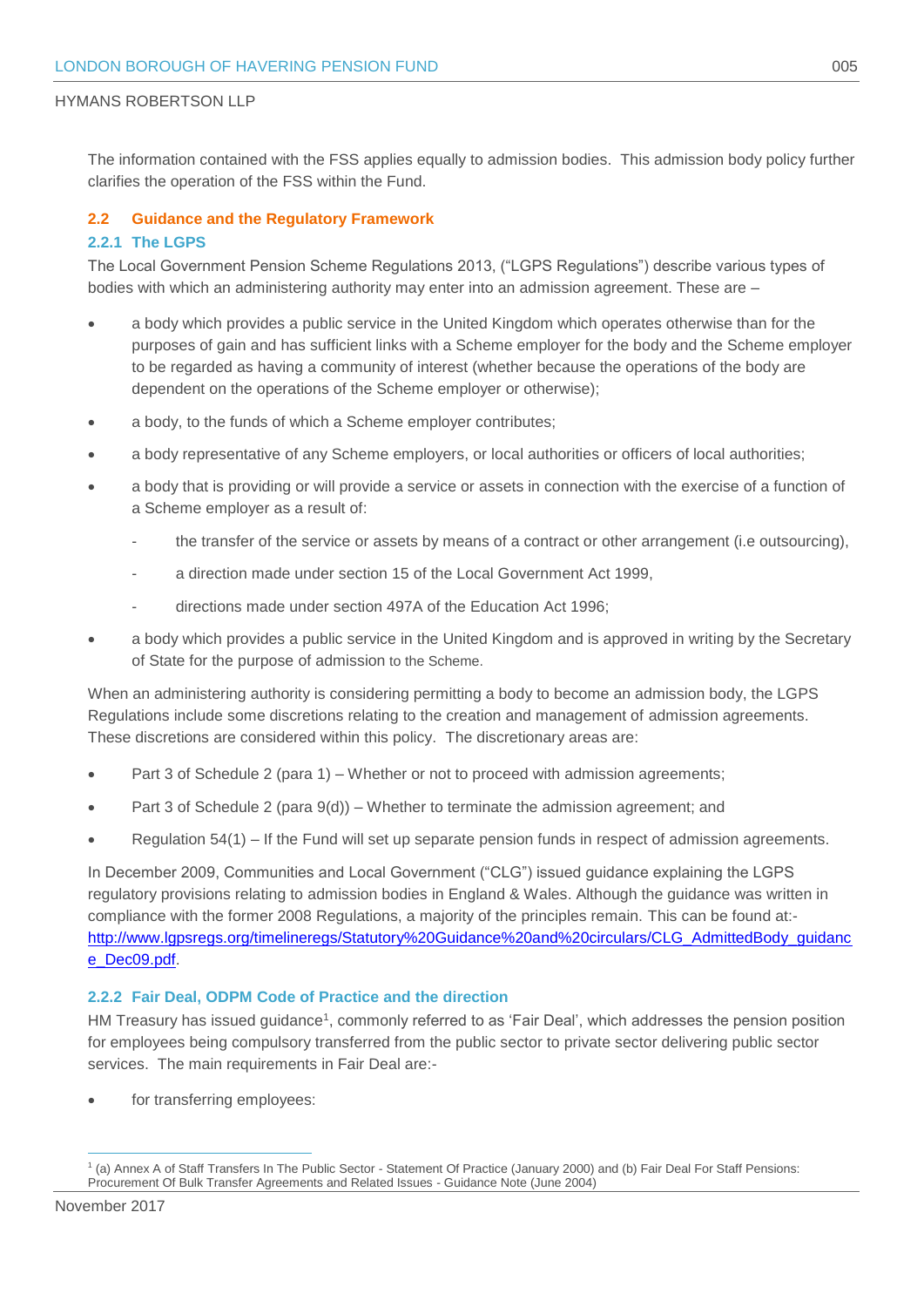- protection of future service by provision of a broadly comparable pension scheme or becoming an admission body in the LGPS;
- payment of a bulk transfer and protection of past service by provision of day for day service credits (or equivalent allowing for differences in the benefit structure of the new scheme); and
- protection of other pension related terms and conditions of employment, such as enhancement of benefits on redundancy.
- for new employees:
	- provision of a good quality employer pension scheme. If this is through a defined contribution scheme there should be matching employer up to 6% of pay.
- the continuation of these protections in second and subsequent transfers of staff.
- these pension requirements to be notified at the earliest possible stage of the procurement exercise.

In addition, the Office of the Deputy Prime Minister's ("ODPM") Circular 03/2003 includes the Code Of Practice On Workforce Matters In Local Authority Service Contracts which must be adhered to where staff are transferred by a local authority to a contractor. This Circular clarifies that the Fair Deal provisions must be adhered to in these circumstances.

Finally, the Best Value Authorities Staff Transfers (Pensions) Direction 2007 came into force on 1 October 2007. The direction applies to all "Best Value Authorities" in England and Police Authorities in Wales (which therefore applies to all local authorities in England). The purpose of the Direction was to provide legal enforcement to some of the provisions covered by Fair Deal. The Direction:

- requires the contractor to secure pension protection for each transferring employee through the provision of pension rights that are the same as or are broadly comparable to or better than those he had as an employee of the authority; and
- provides that the provision of pension protection is enforceable by the employee.

The Direction also requires similar pension protection in relation to those former employees of an authority, who were transferred under TUPE to a contractor, in respect of any re-tendering of a contract for the provision of services (i.e. second and subsequent rounds of outsourcing).

As a result of Fair Deal, the ODPM Code of Practice and the Direction, LGPS funds are often asked to admit service providers to their fund. The December 2009 CLG Admission Body Guidance consequently sets out pension considerations that arise when employees transfer from a local authority and the contractor's preferred route of providing broadly comparable pension benefits.

On 7 October 2013 HM Treasury issued revised Fair Deal guidance. This reset the pension protection for staff compulsorily transferred from the public sector and applies directly to central government departments, agencies, NHS, maintained schools (except local authority maintained schools), and academies where staff are eligible to be a member of a public service pension scheme. However, beyond academies, the new guidance does not apply to best value authorities in England and Wales. It is expected that the Department for Communities and Local Government will issue the relevant guidance for local authorities and the LGPS.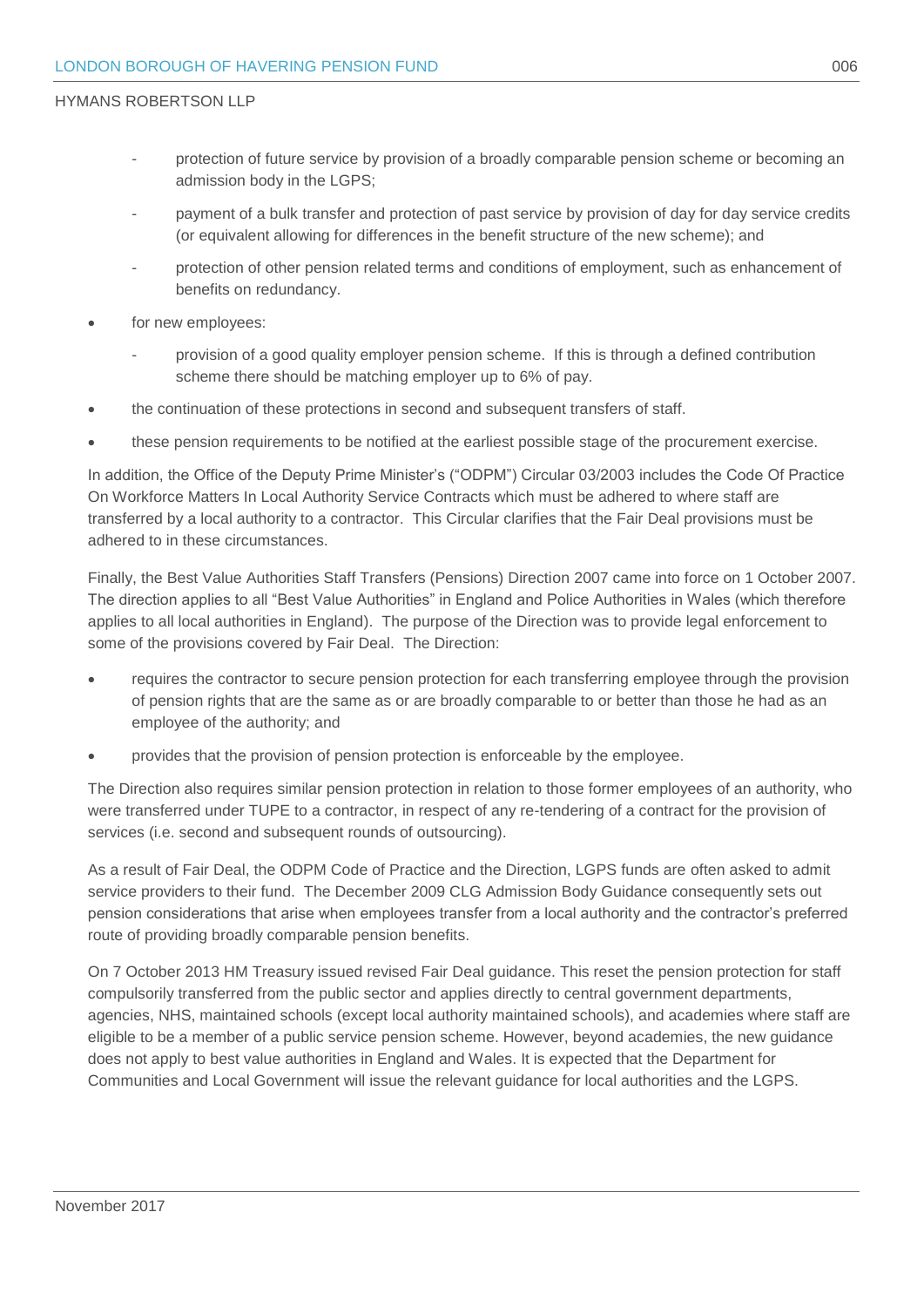#### **2.3 Background and policies**

It is essential for the administering authority to establish its fundamental approach to the risks involved in the admission of new employers to the fund.

The admission body is responsible for any surplus or deficit arising during the period of participation in the Fund so that if or when that participation ceases, it is 100% funded. However, ultimately, if the body was to fail or cease to exist and any deficit cannot be met by the body or claimed from any bond, indemnity or guarantor, the liability will fall to other employers in the Fund (either the awarding authority on the failure of a service provider, any guarantor employer or all other employers, depending on the circumstances and the type of body). It is prudent therefore for the Fund to ensure any such risks are minimised and mitigated.

Although the risks may not be able to be eliminated completely, there are a number of options that can be considered to try and mitigate these risks. These are summarised below and considered in more detail as part of this policy:

- Allocating assets on entry;
- Consideration of who can become admission bodies;
- Requirements for a bond/indemnity or guarantor;
- Potentially levying a higher contribution rate e.g. due to a change of circumstances at the admission body during the contract term that increases the risk of termination and/or under-funding;
- Having clear termination clauses;
- Putting in place a wide ranging and unambiguous admission agreement;
- Reviewing the bond regularly;
- Monitoring individual employer experience and status (e.g. salary experience and the continued ability of employees to join the Fund);
- Requiring the cost of all early retirements and topped up benefits to be paid as a lump sum;
- Monitoring other costs and levying a lump sum where necessary;
- Additional valuations in the final lead up to termination and adjusting contributions accordingly;
- Funding basis for cessation calculations; and
- Including a requirement to reimburse all actuarial, legal and other appropriate fees relating to the admission.

The following sections will consider these further in relation to the various stages of the admission body cycle.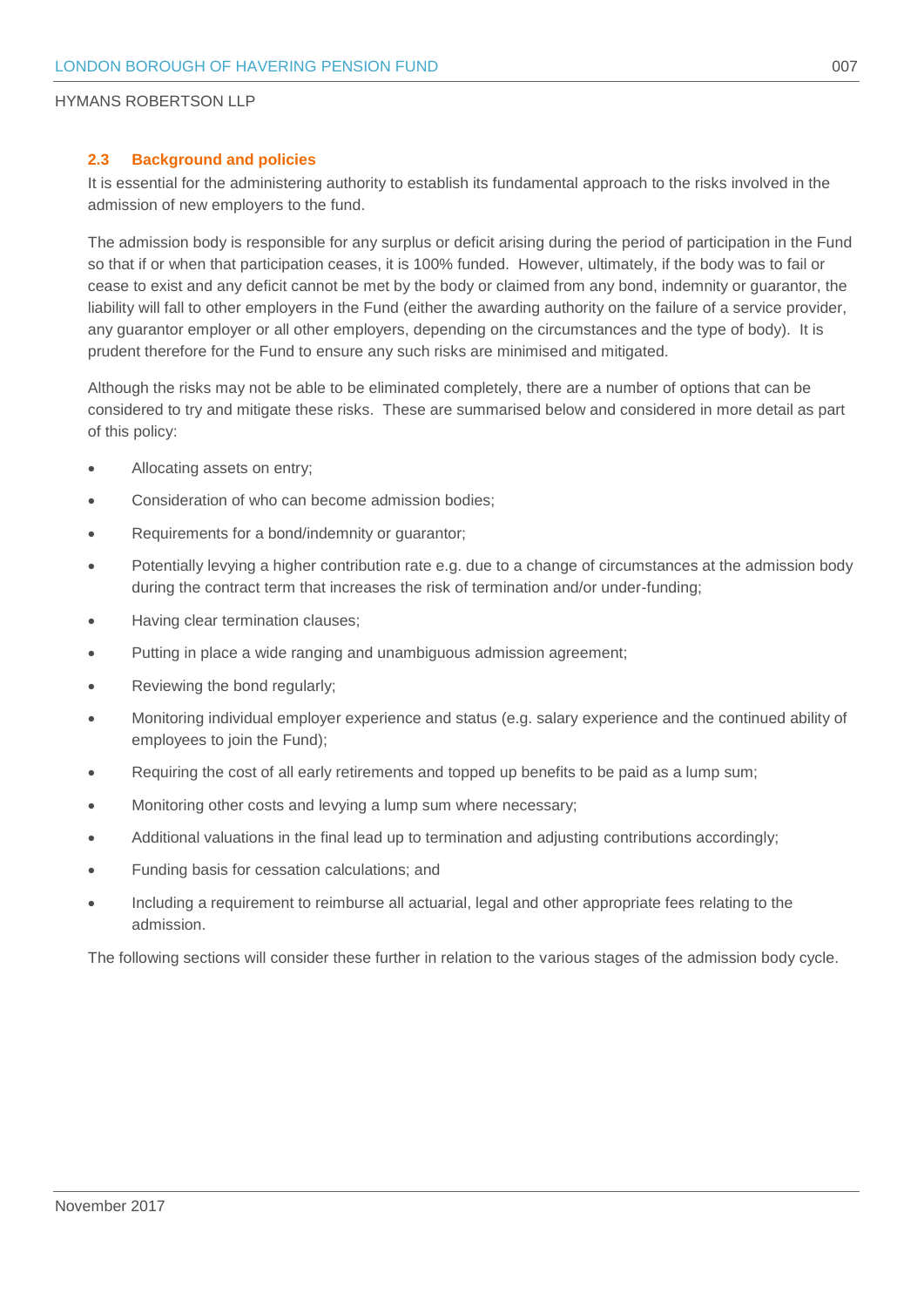#### **2.3.1 Entry conditions and requirements of the Fund Bodies that will be considered for entry**

#### **Background**

London Borough of Havering (as administering authority) is responsible for deciding which applications to become admission bodies within the Fund should be declined or accepted (however, please see note below regarding **outsourced service providers**). Clearly an overriding requirement is that the body meets the entry requirements outlined within the LGPS Regulations. Beyond that the Council can:

- **for a body with links to a Scheme employer**, have complete flexibility in deciding whether or not to accept applications. It is therefore appropriate for the Council to determine what entry criteria exists for employers to become admission bodies within the Fund; and
- **for outsourced service providers**, in line with the regulations, **has** to admit a contractor if the contractor and the awarding authority agree to meet the requirements of the LGPS Regulations and the terms of the Fund's admission agreement.

#### **The Fund's pension fund policy**

The overlying principle is that the Fund will only enter into an admission agreement with a body that:

- provides services linked to one of the scheme employers in the Fund where such an arrangement is beneficial to the relevant scheme employer. The interests of the body must be closely aligned to the work of the scheme employer and meet the requirements in the LGPS regulations; or
- provides services on behalf of one of the scheme employers in one of the ways prescribed in the LGPS regulations.

The Fund will enter into an admission agreement that is 'open' or 'closed' to new employees.

#### **Bond/indemnity or guarantor requirements for entry**

#### **Background**

It is important to understand and minimise the risk that a potential admission body might place on the Fund and the other employers in the Fund before it is agreed they can enter the Fund. Generally this risk relates to the costs of liabilities (i.e. underfunding) not yet paid for at the point of termination of the admission agreement. Termination can be for a number of reasons, including the natural end of a contract, a takeover, a body going into liquidation or the last active member ceasing membership. In such cases the admission body becomes an 'exiting employer' and is liable to pay an 'exit payment'.

Under the terms of the LGPS Regulations, a termination valuation is carried out at the point of cessation in order to ascertain the exit payment due relating to any deficit. Where the admission body is unable to meet the payment, it must be collected from:

- any insurer or person providing an indemnity or bond on behalf of that body; or
- alternatively (where agreed with the administering authority (and scheme employer where appropriate)) a guarantor, such as a sponsoring employer or central government department,

and where that is not possible:

- in the case of a service provider, from the awarding authority for that service provider; or
- in the case of any other admission body, from each other employing authority within the Fund.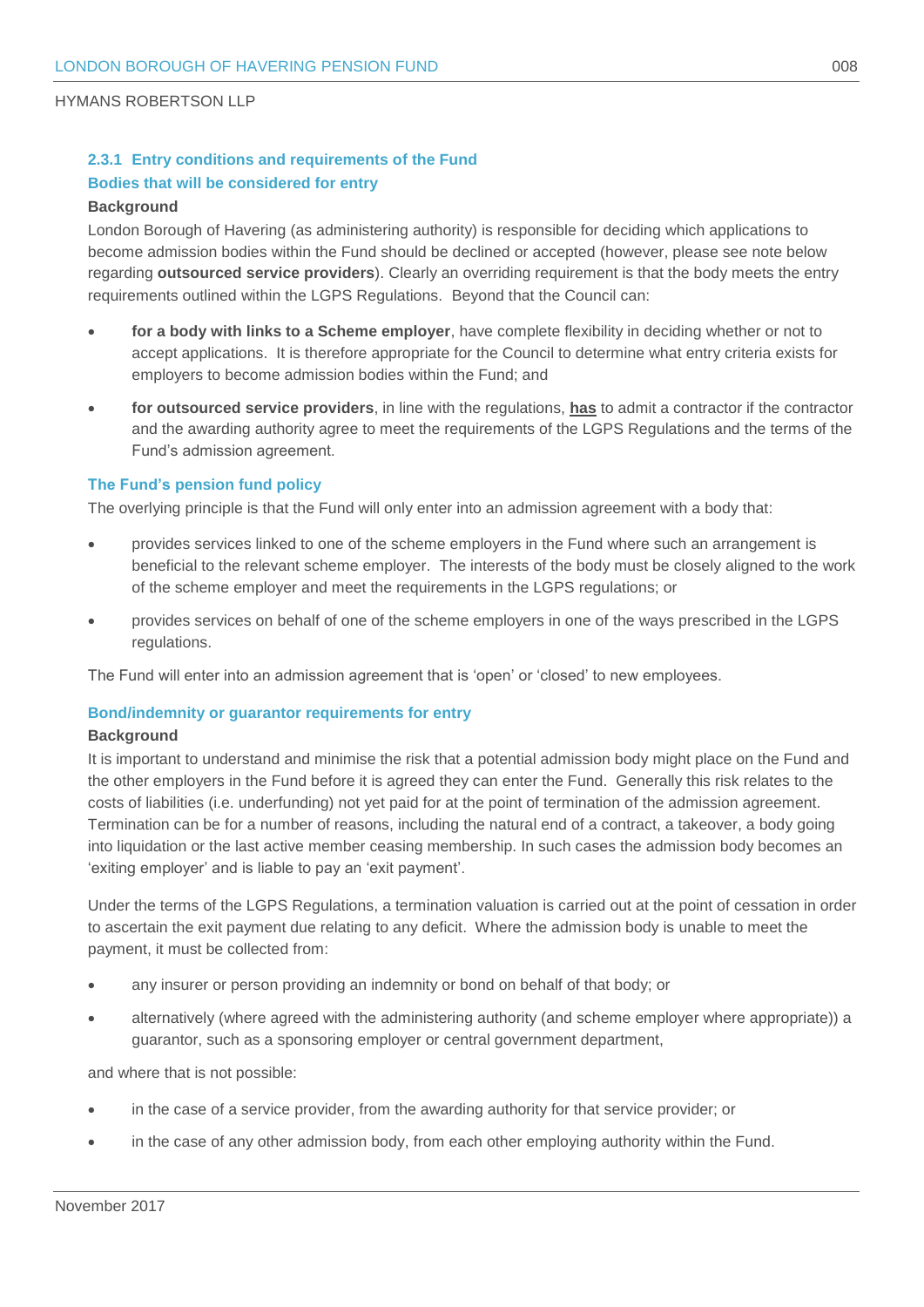The outstanding liability at the point of termination may largely exist already due to a variety of circumstances such as adverse investment experience. Any deficit could be increased further by additional liabilities resulting from the termination. The risks relating to the potential of a deficit arising at the point of termination include:

- equity underperformance;
- lower gilt yields than at the outset (i.e. the risk that the future return available from government bonds falls, leading to a higher value being placed on the liabilities and hence under funding on premature termination);
- the conservative nature of the financial and longevity assumptions which may be used in the cessation calculations;
- greater than expected salary increases over the term of the contract;
- unfavourable changes in membership profile;
- redundancy early retirements, on premature termination of the contract;
- the cost of ceasing participation in the Fund (e.g. termination costs covering the need for a cessation valuation and all of the necessary additional administration costs); and
- unpaid contributions.

The LGPS Regulations include some requirements to reduce these risks, including:

- the need for the admission body, to the satisfaction of the administering authority (and awarding scheme employer where appropriate), to carry out an assessment taking account of actuarial advice on the level of risk arising on premature termination on insolvency, winding up or liquidation and, where considered necessary taking into consideration the results of that assessment, require the admission body to put in place either:
	- a bond or indemnity to cover the level of risk identified; or
	- where a bond or indemnity is not considered desirable, a quarantor.

As the potential deficit relating to the above risks can fluctuate, often on a daily basis, there is no guarantee that any bond or indemnity payout (which is based on a fixed level of cover that is renewed periodically) will be sufficient to secure 100% funding of the departing employer's liabilities in the Fund. Similarly there is no guarantee any guarantor will payout in order to secure 100% funding of the exiting employer's liabilities in the Fund. Any remaining shortfall would fall on either the guarantor, awarding authority or on all other employers in the Fund, as appropriate under the LGPS Regulations and the admission agreement.

#### **Policy**

The Fund will require any potential admission body to provide:

- In formerly described Community Admission Body arrangements a guarantor considered by the Fund to be strong, secure and financially durable (generally only a local authority or central government department) or a bond/indemnity the Fund considers to have equivalent strength.
- In formerly described Transferee Admission body arrangements a preference for a bond or indemnity although this is not a mandatory requirement as the awarding authority is in effect a guarantor already under the terms of the LGPS Regulations. The awarding authority will be required to confirm the approach it wishes to take following an actuarial risk assessment.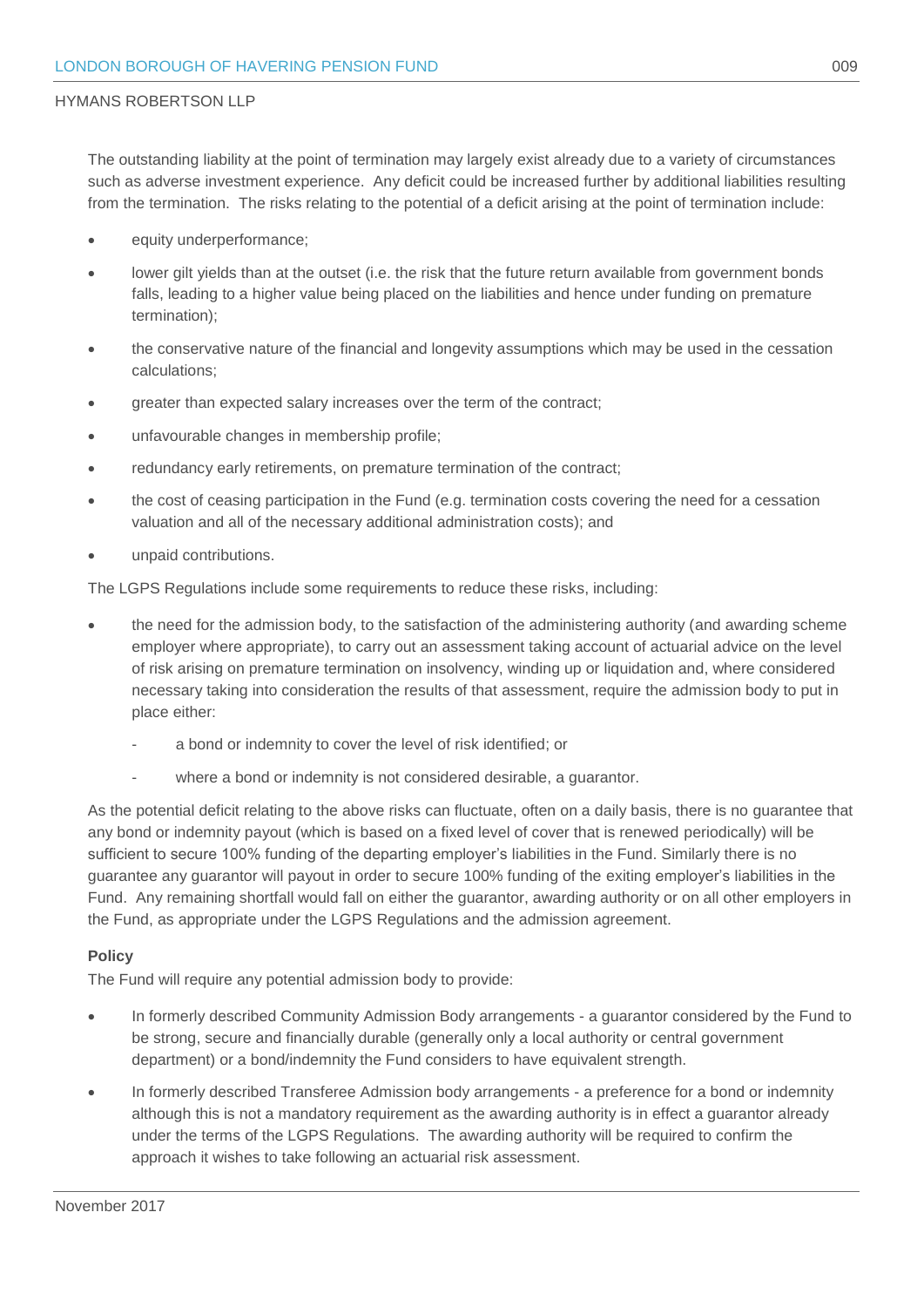In all circumstances where a bond or indemnity is provided, the bond or indemnity must be re-evaluated and renewed on an annual basis.

#### **Risk sharing**

#### **Background**

It is becoming commonplace for awarding authorities and contractors to enter into risk sharing arrangements as part of the provision of broadly comparable pension benefits. This can take many forms, for example:

- fixed employer contribution rates (often higher than the certified rate);
- ceilings and floors to the employer contribution rate;
- the awarding authority paying all or a proportion of any deficit on termination;
- 'pass through' agreements;
- certain elements of the employer contribution rate being the responsibility of the awarding authority (e.g. past service, investment returns, ill-health retirement);
- waiving the requirement to provide a bond or indemnity; and
- pooling the new admission body with the scheme employer.

These arrangements do not change the true cost of pension benefits; they only change who is responsible for them. These arrangements can be challenging to put in place and to monitor, and are often subject to dispute from the parties involved.

#### **Policy**

In order to avoid the pension fund becoming involved in any disputes relating to risk sharing and to protect the other participating employers, the Fund will not be party to any risk sharing agreement between any employer (awarding authority) and a contractor. However, the Fund will want sight of the wording of any risk sharing (this must be disclosed to the Fund from the awarding authority) arrangement to ensure that all affected parties understand the pension implications of that arrangement. Accordingly any such arrangements will not be detailed in the admission agreement. The admission body will be required to follow the principles of agreement as if no such risk sharing was in place and as if they were any other employer within the Fund; it will then be up to the awarding authority and the service provider to put in place separate steps to allow the risk sharing to be implemented (e.g. via the contract payments). Accordingly, the service provider will be required to pay the certified employer contribution rate to the Fund and any other contributions required (e.g. early retirement strain costs, regardless of risk sharing arrangement in place).

The only exceptions to this are:

- that the Fund will be willing to accept payment of any exit payment on termination from the awarding authority, rather than the exiting employer; and
- the potential for the bodies to agree to a pooling arrangement as outlined later in this policy.

#### **Approval process for becoming an admission body**

#### **Background**

Under the principles of good governance, it is important that a clear and robust approval process is in place when determining whether a body should be allowed to enter into an admission agreement.

#### **Policy**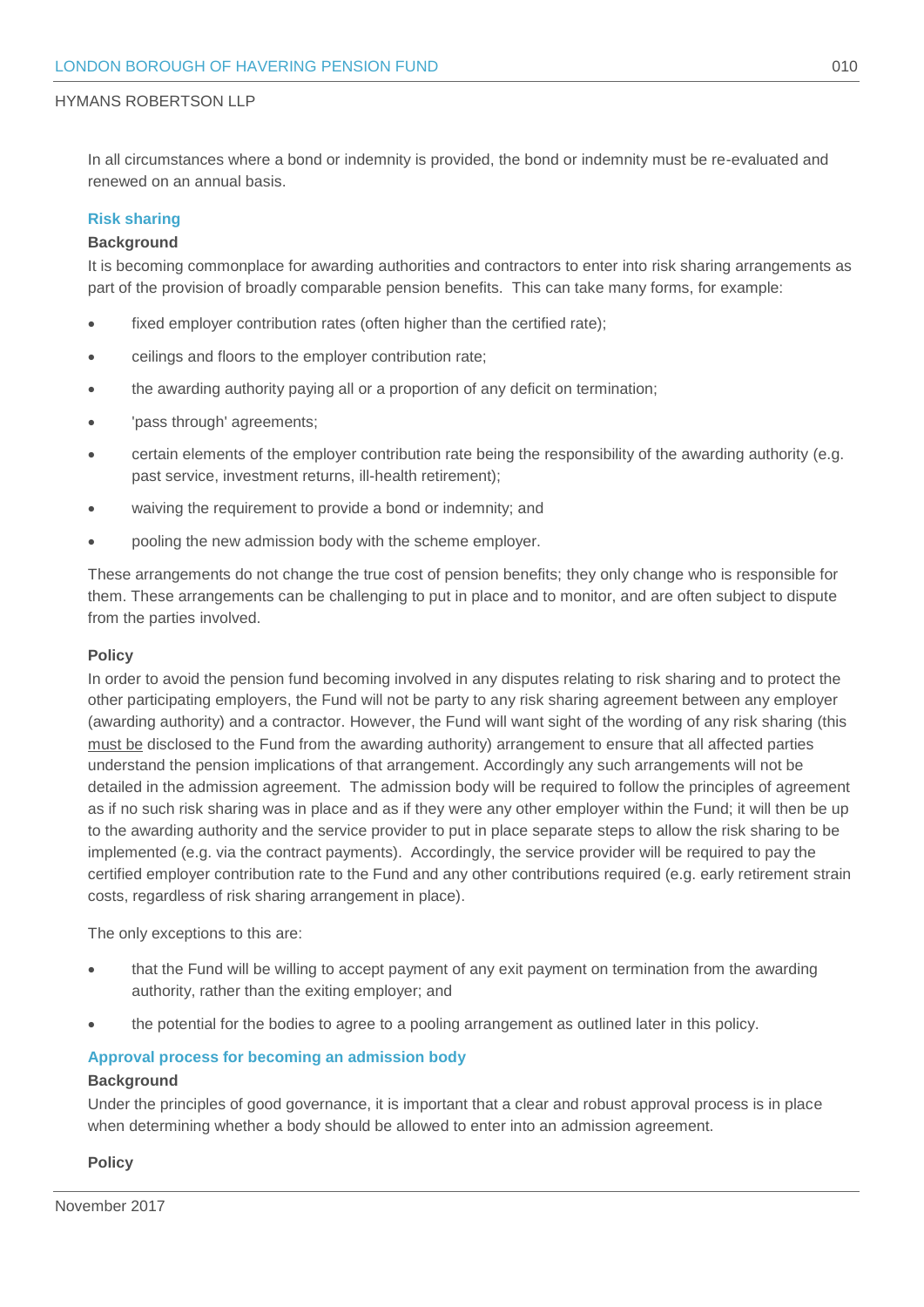The officers of the Fund will be responsible for ensuring any potential admission bodies meet the criteria set out above, having regard to the appropriate legal and actuarial advice. The Fund's admission agreements will generally be standard and non-negotiable, drawn up on advice from the Fund actuary and legal advisor. These terms will include not only the provisions required by the LGPS regulations but also details on commencement, transfer, payment, bond/indemnity or guarantor requirements, termination clauses to protect the other beneficiaries and participants in the Fund.

All applications will be acceptable if the officers (including the S151 officer who would have received a report regarding the proposed admission) of the Fund are satisfied the criteria are met and the standard terms of the admission agreement are accepted (which will include adherence to standards outlined in the Fund's Administration Strategy). All applications meeting these criteria will be reported to the Pensions Committee for information only at the regular committee meetings.

For all new Admission Bodies the security must be to the satisfaction of the Fund as well as the letting employer and will be reassessed on an annual basis.

The Pension Fund Committee will only consider requests from Admission Bodies with links to a Scheme employer (or other similar bodies such as section 75 NHS partnerships) to join the Fund if they are sponsored by a Scheduled Body with tax raising powers guaranteeing their liabilities and also providing a suitable form of security as set out above.

Any applications departing materially from these criteria and/or the standard terms of the admission agreement will be reported to the Pensions Committee for agreement, and may be refused.

#### **2.3.2 Financial Aspects on Entry Allocation of assets**

### **Background**

On initial admission, each body will be notionally allocated assets. Thereafter the body's assets and liabilities will be tracked and employer contributions set with a view to achieving solvency at the end of the targeted deficit recovery period. The assets that are notionally allocated for new service providers are usually set equal to 100% of the value of the past service liabilities of any transferring employees on the Fund's ongoing funding basis, updated for market conditions on entry. For others, there may or may not be past service liabilities; where there are, it is typical for a share of fund approach to be adopted. The Regulations allow provision for assets to be held in a separate admission body pension fund (rather than the main Fund), but it is not essential to do so.

#### **Policy**

The allocation of assets at the commencement of an admission agreement will be as follows (unless a pooling arrangement is entered into as described later in this policy):

- For new service providers (formerly described as Transferee Admission Bodies) 100% of the value of the past service liabilities of any transferring employees;
- For others (formerly described as Community Admission Bodies) to be agreed in each individual case depending on the circumstances of the case, taking into consideration the views of any transferring employer.

In both cases, the assets will be calculated using the Fund's ongoing funding basis updated for market conditions at entry as set out in the Fund's Funding Strategy Statement.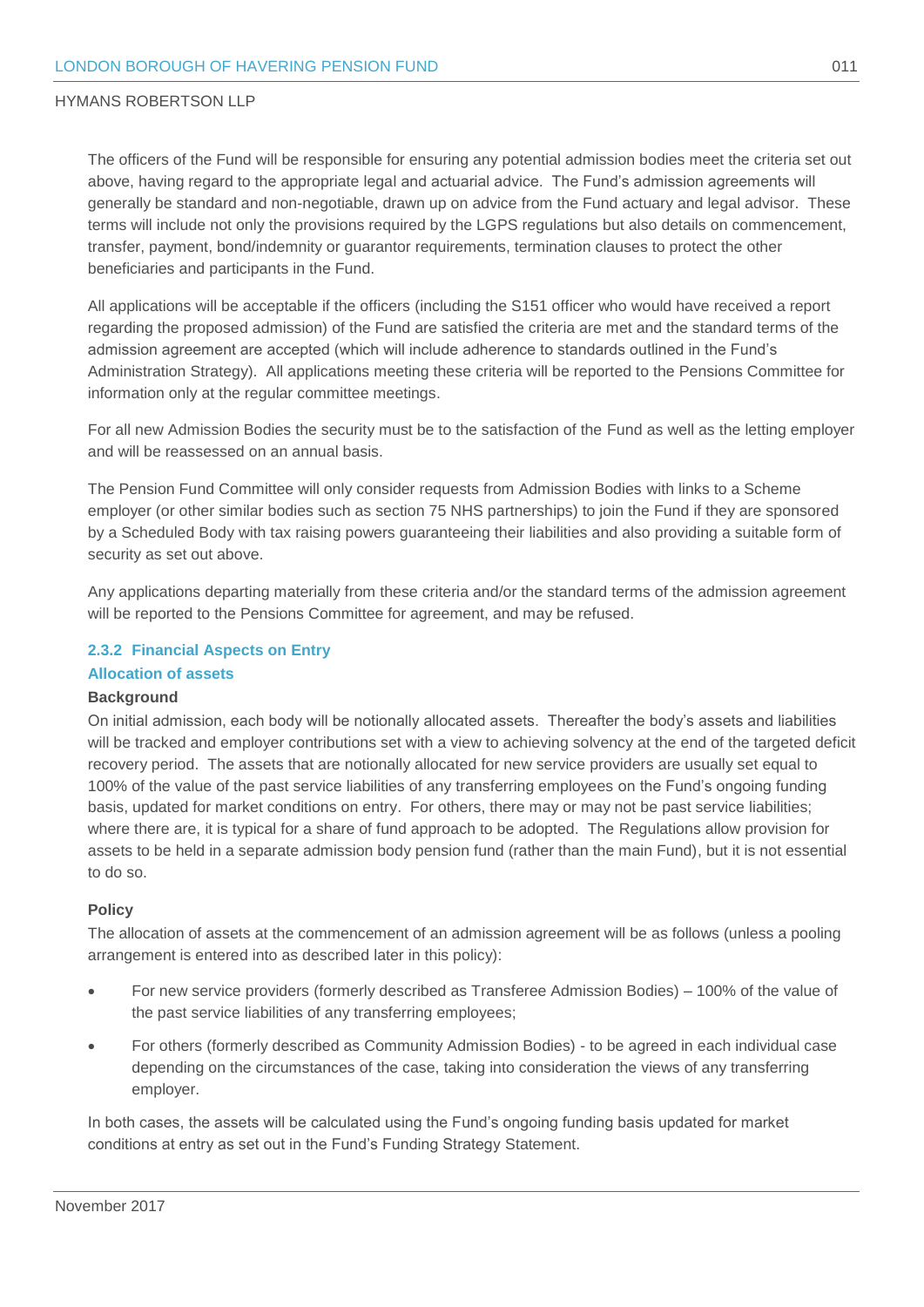This asset share will be tracked during the period of the admission agreement and adjusted at each formal triennial valuation to take account of the admission body's actual experience over the period since the previous valuation (or date of entry if later) against what was assumed. This 'analysis of experience' approach allows for the main contributors to surplus or deficit, including:

- Surplus/deficit at previous valuation;
- Changes in assumptions;
- Investment returns on money invested;
- Contributions paid by employer versus employer's cost of benefits accrued;
- Any payments of special or additional employer contributions or bulk transfers in/out;
- Changes to pensionable salaries and pensions in payment ;
- Ill health retirements and early retirements (on redundancy/efficiency);
- Withdrawals;
- Changes in benefit structure; and
- Pensioner mortality.

This approach allows the funding position of the employer to be assessed regularly and on a basis that reflects its actual experience in the Fund.

The assets will remain within the main Fund (i.e. no separate admission body fund will be set up).

#### **Matched investment strategy**

#### **Background**

Providing the flexibility for an employer to ensure a matched investment strategy is followed may reduce the risk of under-funding due to market movements, as the assets and liabilities would be expected to move in the same way. However, implementing, monitoring and managing separate investment strategies for each employer is currently labour intensive, and accordingly there will be circumstances where the potential benefits are outweighed by the additional work involved and as a result, matched investment strategies have not been adopted.

#### **Policy**

The investment strategy is set for the Fund as a whole, not for each employer's notional share of the Fund.

#### **Contribution rates and other costs**

#### **Background**

At the beginning of each admission agreement, it will be necessary to determine what employer contribution rate will be payable by the admission body. There will also be circumstances where additional costs arise, such as legal costs or actuarial costs.

#### **Policy**

The employer contribution rate will be set in accordance with the funding strategy statement, taking into consideration elements such as:

- any past service deficit;
- whether the admission agreement is open or closed;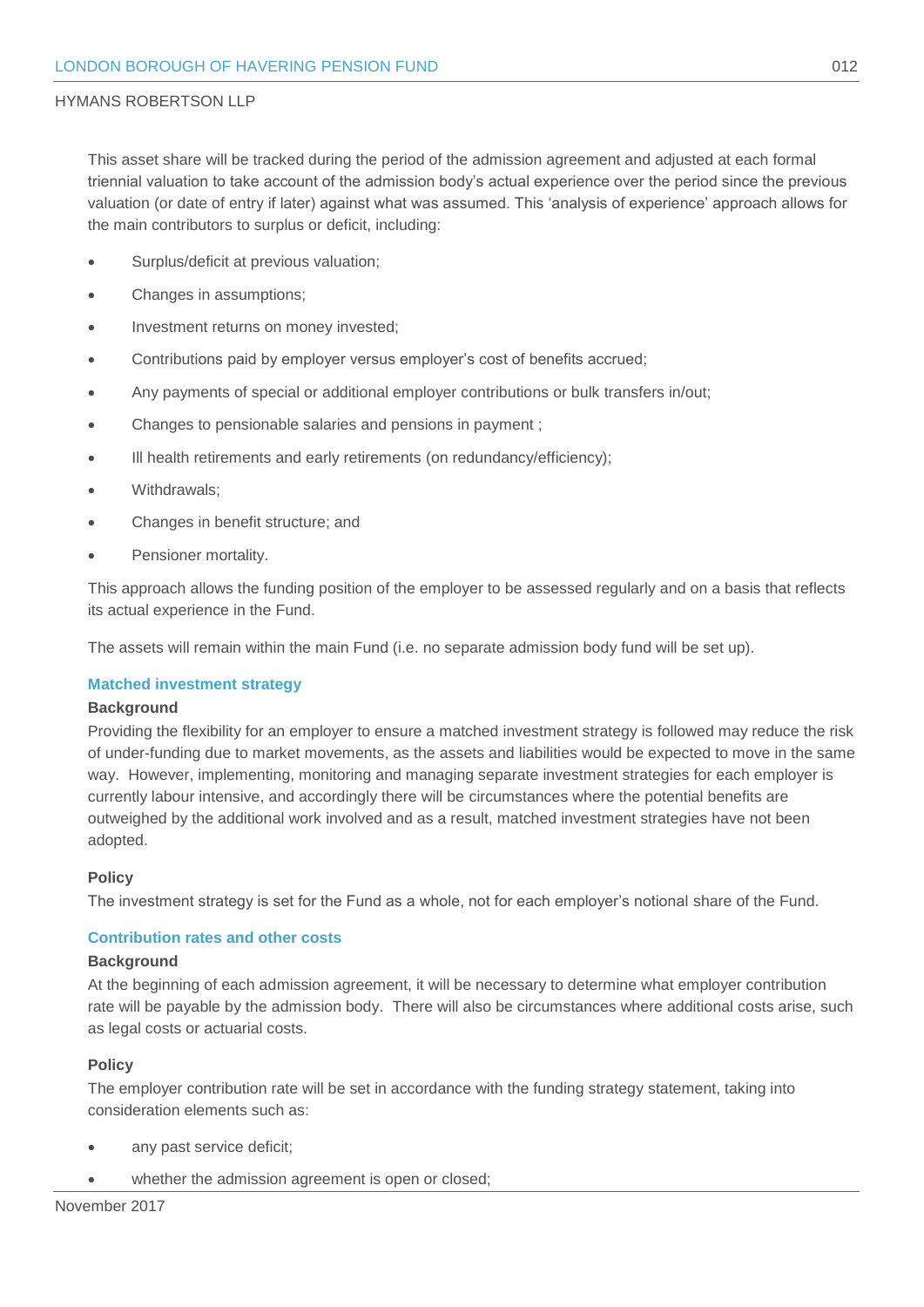- whether the admission agreement is fixed term or not, and the period of any fixed contract period;
- the employer covenant and that of its guarantor (if any) and/or any bond or indemnity to be put in place; and
- the investment strategy (for example, higher contributions will be required at commencement if a lower risk investment strategy is adopted).

In addition the admission body will be required to pay additional payments including, but not limited to:

- lump sums in relation to any early retirements or early payment of pension benefits;
- lump sums in relation to any award of additional benefits; and
- reimbursement of the administering authority's or other bodies costs due to poor administration by the admission body.

The admission body may also be required to pay additional lump sum payments in respect of early payment and/or enhancements for early retirements on ill-health grounds.

As mentioned later, a pooling arrangement may be entered into in certain circumstances which moves away from some of the principles mentioned above.

The Fund may require any actuarial, legal, administration and other justifiable cost to be paid by the admission body. In the case of a service provider it may be agreed that these costs are paid for by the awarding authority (or shared).

The Fund will communicate the implications of a transfer to the awarding authority and may require the revision of the contribution rate payable by the awarding authority after the transfer occurs. The Fund reserves the right to require payment by the awarding authority of a lump sum contribution to cover any deficit in respect of transferees.

#### **Pooling**

#### **Background**

There may be circumstances where an admission agreement is created in relation to a small number of staff and the link between a scheme employer and that body is extremely strong. This may or may not be in an outsourcing situation. In these circumstances, the scheme employer may consider that they are willing to share some pension risks with the admission body as if the employees were part of their own workforce and that the administrative procedures around putting in place, monitoring and maintaining an admission body are material in comparison to the number of employees and/or liabilities involved. In these circumstances, the scheme employer and the admission body may both agree that a pooling arrangement is an appropriate alternative means of ongoing funding. In simple terms, this will allow the two bodies to effectively be treated as if it were one employer. As a result the same employer contribution rate and other funding arrangements will apply (generally equally) in relation to all members.

#### **Policy**

Where the number<sup>\*</sup> of members under a proposed open or closed admission agreement is five or less, the scheme employer and Fund may allow that employer to be pooled with the scheme employer. The new admission body and the scheme employer would need to agree in writing to this arrangement and confirm that they understand the pros and cons compared with being a standalone admission body outside of the pool. Whilst the admission body is in the pool: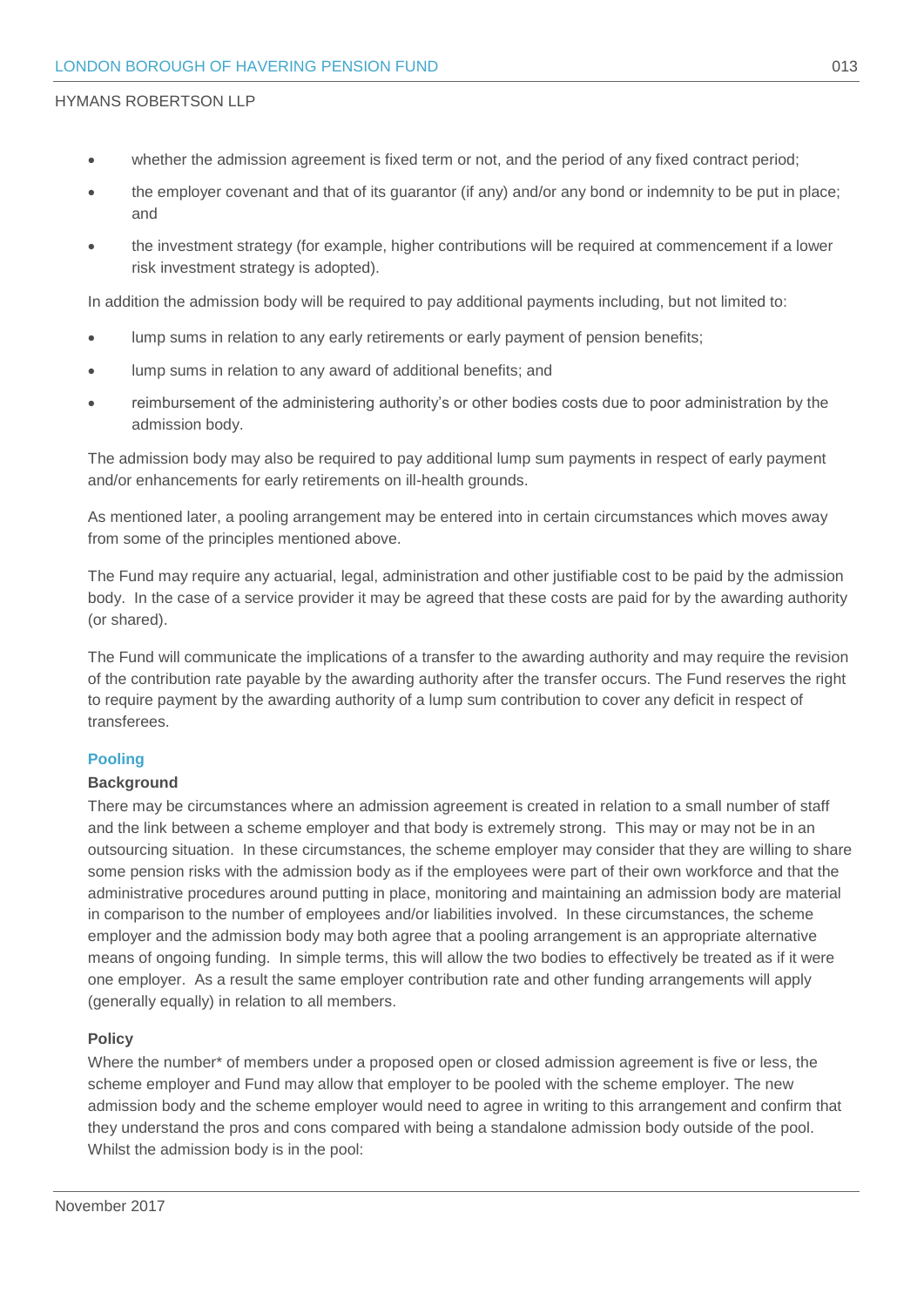- its contribution rate will be the same as the pool except for any additional contributions required due to excessive pay awards to its own employees;
- its ill-health experience will be shared with that of the pool;
- it may be required to provide a bond or indemnity in respect of redundancy and any other risks identified by the scheme employer; and
- it will pay strain costs in respect of non-ill-health early retirements.

In the event of termination of the admission agreement or exit from the pool it will not be required to pay any exit payment (except for any additional liabilities resulting from excessive pay awards).

The admission body would be removed from the pool and be treated as a stand-alone admission body in the event that the number\* of members increases above five.

\*The Fund reserves the right to refuse this approach to any new admission body with past service liabilities at commencement that exceed £1m calculated on an ongoing funding basis.

#### **2.3.3 Ongoing Monitoring of Admission Bodies**

#### **Background**

It is important that monitoring of an admission body is carried out throughout the term of any admission agreement and, where considered necessary, appropriate remedial action taken to safeguard all employers within the Fund. This can be carried out in many ways, including:

- Regular reviews of the employer funding level;
- Regular reviews of the potential risk on early termination (including redundancy costs);
- Assessment against actuarial assumptions in areas such as pay growth;
- Requirements on the admission body to notify changes in their circumstances;
- Regular assessment of the strength and value of any security put in place by the employer; and
- Checks to see whether an employer has failed to notify the Fund of relevant changes (e.g. closure to new entrants).

#### **Policy**

During the period of the admission agreement, the level of risk in relation to any bonds or indemnities in place will be reassessed on a regular basis and the relevant admission bodies will be required to renew their bond or indemnity appropriately. Contribution rates will be reviewed at formal valuations. In addition, the Fund reserves the right to review contribution rates for admission bodies annually or more frequently, particularly within the final three years before the expected date of termination of the admission agreement.

Where an employer acts as a guarantor to an admission body or bodies, an assessment will be carried out every three years (at the mid-point between each triennial formal valuation) to establish the level of risk being borne by the employer in respect of its guarantees and to ensure that the strength of the guarantee continues to be to the satisfaction of the administering authority.

Furthermore, the Fund will carry out ongoing monitoring and/or put in place processes to assist with ongoing monitoring. If it appears that the liabilities relating to it have increased more than had been allowed for at the preceding triennial valuation, the Fund may review the employer contribution rate (i.e. out with the formal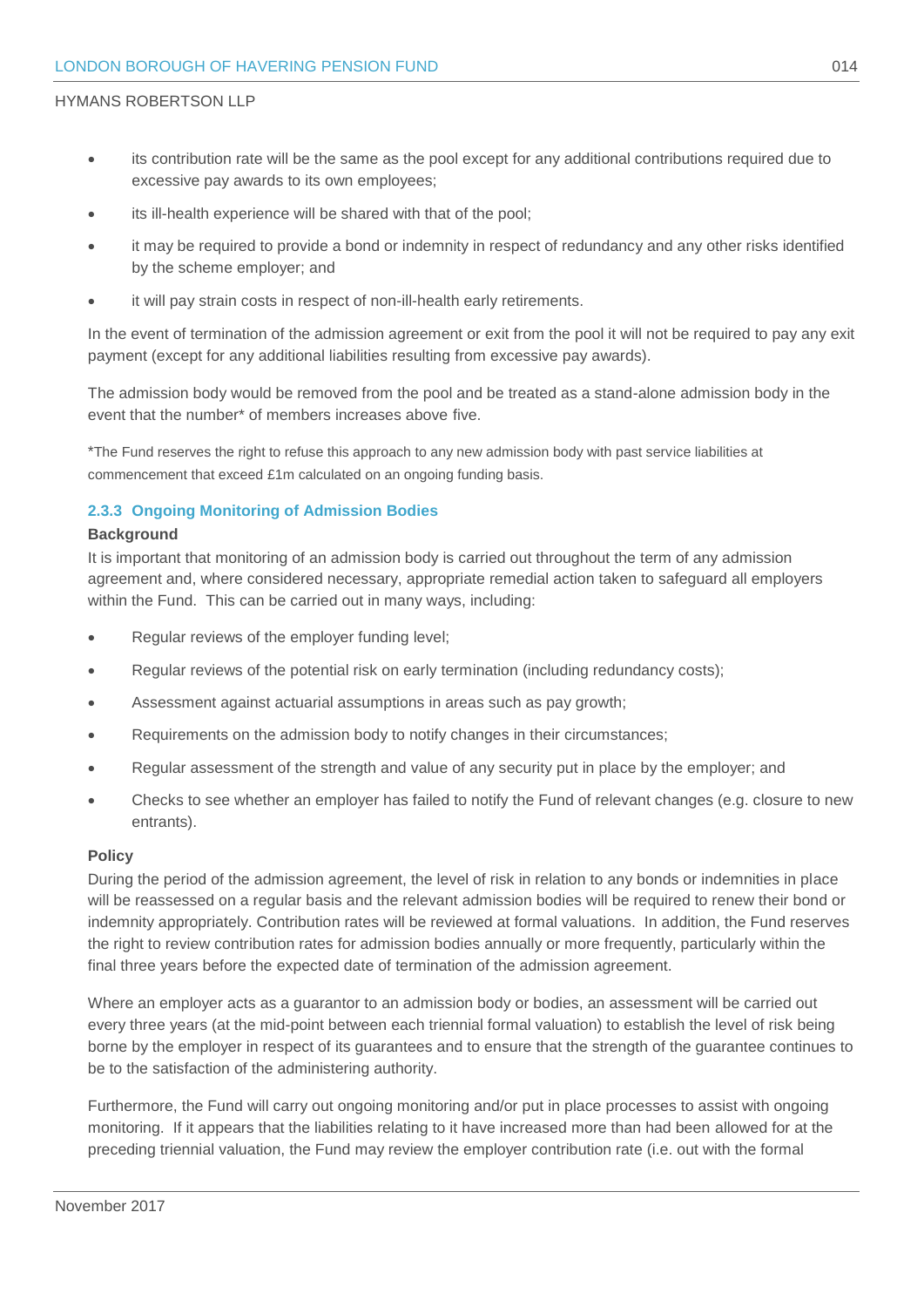triennial valuation cycle). The Fund will also obtain a revision of contribution rates where it considers there are circumstances which make it likely that an employer will become an exiting employer.

#### **2.3.4 Cessation terms and requirements**

#### **Termination requirements**

#### **Background**

One of the greatest risks to the Fund (and its participating employers) is that a body ceases to exist with an outstanding deficit that it cannot pay and which will not be met by any bond, indemnity or guarantor. Previous sections of this policy are drafted with a view to safeguarding against this. However, it is also important that the Fund has the flexibility to terminate an admission agreement at the appropriate point to protect the other employers in the Fund and to allow it to levy an exit payment (assuming there are appropriate grounds for doing so).

#### **Policy**

The Fund will take legal advice on the appropriate termination requirements to be included in admission agreements and these will be incorporated into all admission agreements. These will include the option for an admission agreement to be terminated by the Fund in any of, but not limited to, the following circumstances:

- Where the admission body is not paying monies in a timely manner;
- Where the admission body is not meeting administrative requirements relating to the provision of information;
- Where the admission body is not meeting its requirement to provide or review any bond/indemnity or guarantor;
- Where no further active members exist; or
- Where the employer is wound up, merged or ceases to exist.

#### **Future cessations**

#### **Background**

When an admission agreement ceases, the employer's assets should equal its liabilities on an appropriate basis. The LGPS regulations have provisions that deal with admission bodies which have a time limited admission agreement or it is known that the admission body is going to leave the Fund at some date in the future. This could be in the lead up to a natural end of a contract or at the first indication that a body is going to cease to exist or where the contract will be terminated prematurely.

In these circumstances, the administering authority may seek to increase or reduce the admission body's contributions to the Fund in the period leading up to cessation to target a position where the employer's assets are equal to its liabilities on an appropriate basis. To a limited degree, this can also reduce any overfunding. It is not possible to refund a surplus to an exiting admission body.

#### **Policy**

A provisional cessation valuation will be carried out on premature termination of an admission body as soon as the Fund become aware of this likelihood unless the termination is likely to take place in the immediate future.

Ongoing annual provisional cessation valuations will be carried out in the run up to the natural end of an admission agreement at least for the final three years of the agreement. Additional provisional cessation valuations may be carried out on the advice of the Fund Actuary.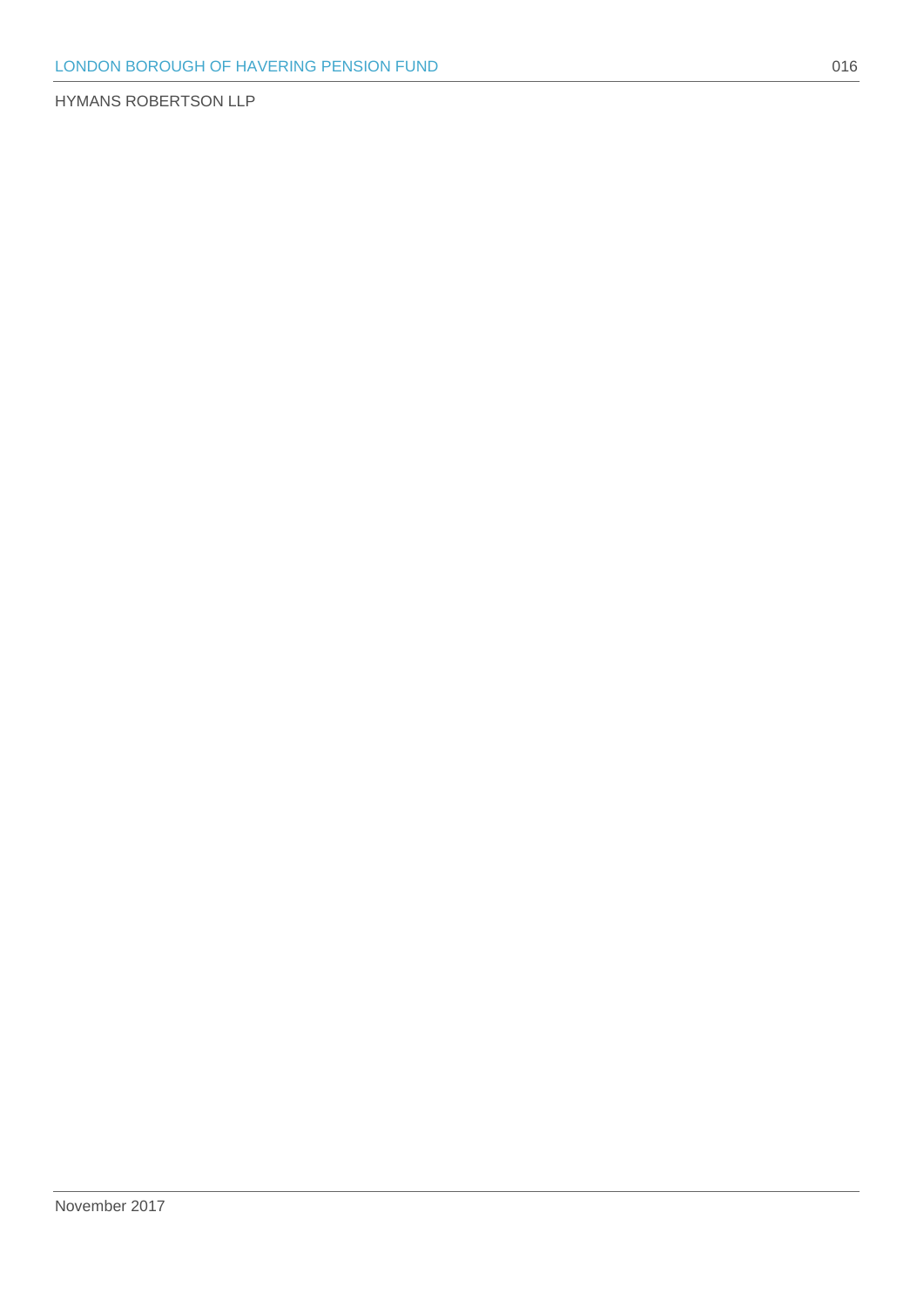Where an admission agreement for an admission body that is not a service provider and has no scheme employer or central government guarantor is likely to terminate within the next 5 to 10 years or lose its last active member within that timeframe, the Fund reserves the right to set contribution rates by reference to liabilities valued on a gilts basis (i.e. using a discount rate that has no allowance for potential investment outperformance relative to gilts). The target in setting contributions for any employer in these circumstances is to achieve full funding on a gilts basis by the time the agreement terminates or the last active member leaves in order to protect other employers in the Fund. This policy may increase regular contributions and reduce, but not entirely eliminate, the possibility of a final exit payment in relation to a deficit being required when a cessation valuation is carried out.

#### **Basis of termination valuation**

#### **Background**

As with any actuarial valuation, the purpose of a termination valuation is not so much to predict the cost of providing the Fund benefits of the relevant members (which will not be known until the last benefit payment is made), but to assess how much the Fund should hold now to meet the future expected benefit payments. The amount required is heavily influenced by the basis used for the calculation of the liabilities, which in turn will ultimately depend on the particular circumstances of the cessation. The range of bases can include the ongoing funding basis, a gilts basis and a buy-out or cessation basis.

#### **Policy**

The Fund's general principle on the cessation of an admission body is to assume a "clean break" on termination (i.e. the departing employer's liability to make further contributions to the Fund is extinguished on payment of the exit payment calculated on an appropriate basis).

The Fund's policy in relation to the calculation of cessation valuations in various circumstances is shown below, albeit each case will be considered on its own merits in accordance with the Scheme of Delegation.

- a) Service providers The length of the contract for a service provider will usually be pre-determined and may be specified in the admission agreement.
- Employers at the natural end of a contract Once the contract is complete or the employer has completed the services it was contracted to carry out (and no plans for extending the contract is in place), the employer will leave the Fund. Under these circumstances, it is normal for the remaining active employees to transfer back to the Council or into a second (or later) generation contractor. In this scenario, the Fund would expect that the responsibility for the deferred pensioners and pensioners transfers back to the awarding authority. The cessation liabilities will normally be calculated on an ongoing valuation basis since the awarding authority will be taking responsibility for funding those liabilities. Where a lower risk investment strategy has been adopted, the assumptions used in the calculation of the cessation liabilities will be consistent with that investment strategy. If any member is made redundant at the natural end of the contract any resulting early retirement strain will be paid to the Fund by the ceasing employer.
- Employers that leave the scheme prior to the natural end of an admission agreement Under these circumstances, it will need to be established whether the current active membership will transfer to another LGPS employer or contractor and who is responsible for any residual and future liabilities in respect of deferred pensioners and pensioners (and also potentially the transferring active members).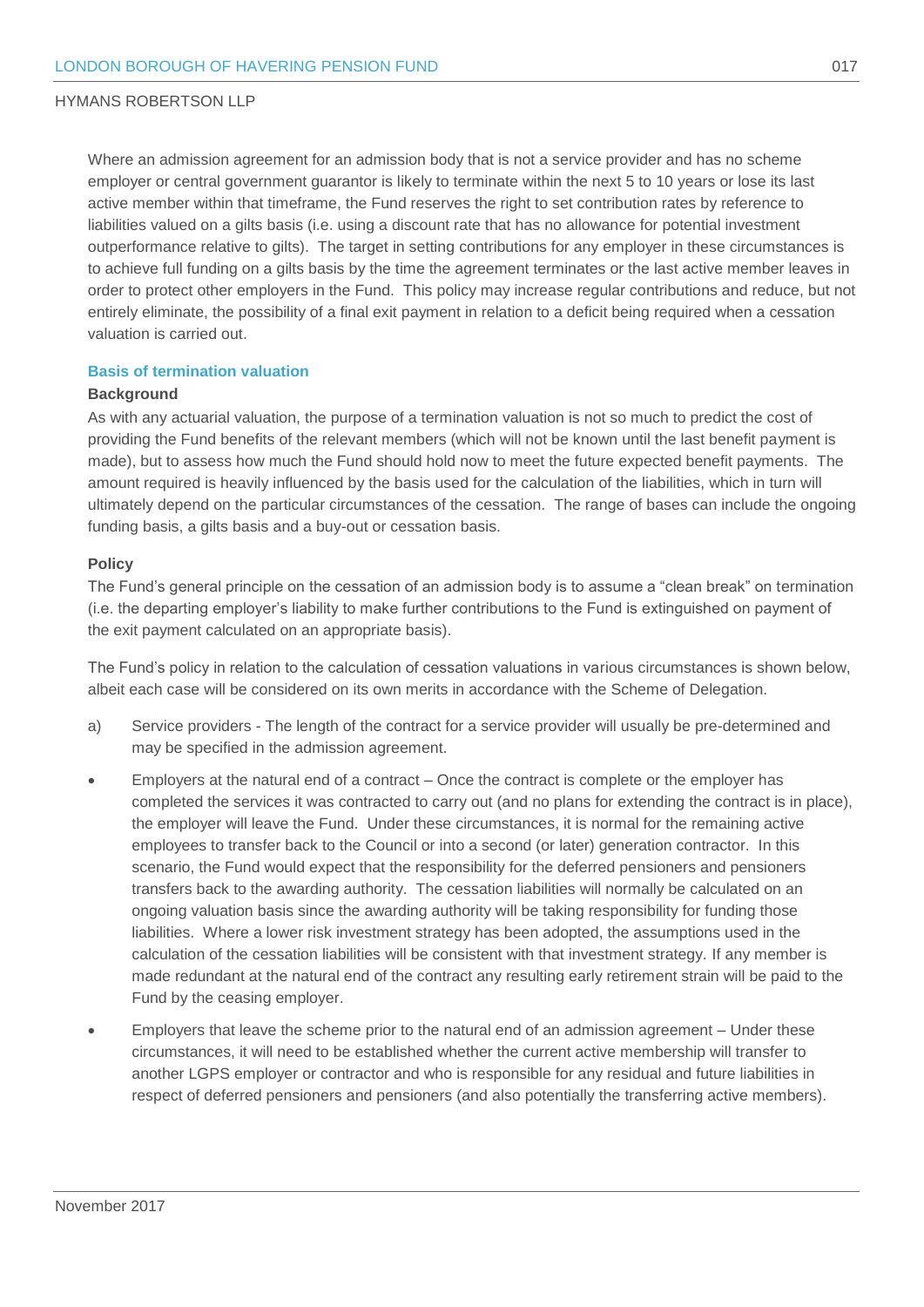For terminating contracts those liabilities that cannot be recovered via a bond/indemnity or guarantor would usually fall back to the awarding authority (who may well be the guarantor) and ideally this should be written into the admission agreement or supporting documents. Employers falling under this category will be considered on a case by case basis since there may be circumstances where the transfer agreement between the awarding authority and the contractor (to which the Fund is a party) dictate a different approach.

b) Those with links to a Scheme employer - Admission agreements for these are typically open-ended rather than time-limited. It is now a condition of admission that this type of employer will be "sponsored" by another scheme employer or another public body or provide an indemnity acceptable to the Fund. The sponsor (or guarantor) generally assumes responsibility for the assets and liabilities in the Fund which are attributable to the admission body in the event that they cannot be met. Where there is a guarantor within the Fund, as required by this admissions policy, the cessation valuation will normally be calculated using an ongoing valuation basis appropriate to the investment strategy. Where a lower risk investment strategy has been adopted, the assumptions used in the calculation of the cessation liabilities will be consistent with that investment strategy. Where the admission body has no guarantor (these will generally be historical cases), the cessation liabilities and final deficit will normally be calculated using a gilts basis with an allowance for further future mortality improvements. If for some reason the Fund is not able to recover the full amount of the final deficit then (together with any future deficit arising in respect of the membership) it will be the responsibility of all the employers in the Fund. In some circumstances, (e.g. where employees are transferring to another LGPS employer which will usually be the guarantor) an ongoing valuation approach may be adopted for any transferring liabilities.

The approach used to carry out a provisional, or indicative cessation valuation should be the same as would be used if the body were ceasing on the calculation date.

The administering authority reserves the right to use different funding assumptions if they are deemed to be appropriate.

#### **Payment of cessation deficit**

#### **Background**

When the fund actuary carries out a cessation valuation, they are also required to certify the contributions due to the Fund. The LGPS regulations do not specify whether or not this exit payment should be paid as a lump sum or whether it is paid in instalments.

There is, however, a provision that clarifies what should happen if it is not possible to recover the cessation payment (for example, due to the admission body going into liquidation and no assets being available). In the first instance the Fund will attempt to recover any outstanding payment from any bond or indemnity. If there is a guarantor, this would be a second port of call for the monies. Thereafter the Fund may claim those monies from:

- In the case of a service provider, the awarding authority; and
- In the case of other admission bodies, all other employers in the Fund who have active members.

#### **Policy**

The Fund policy will be to collect this exit payment by way of a lump sum where it is the admission body that is making the payment. The admission body may be allowed to spread payment over an extended period where this is agreed by the Transactional Manager and the Section 151 Officer.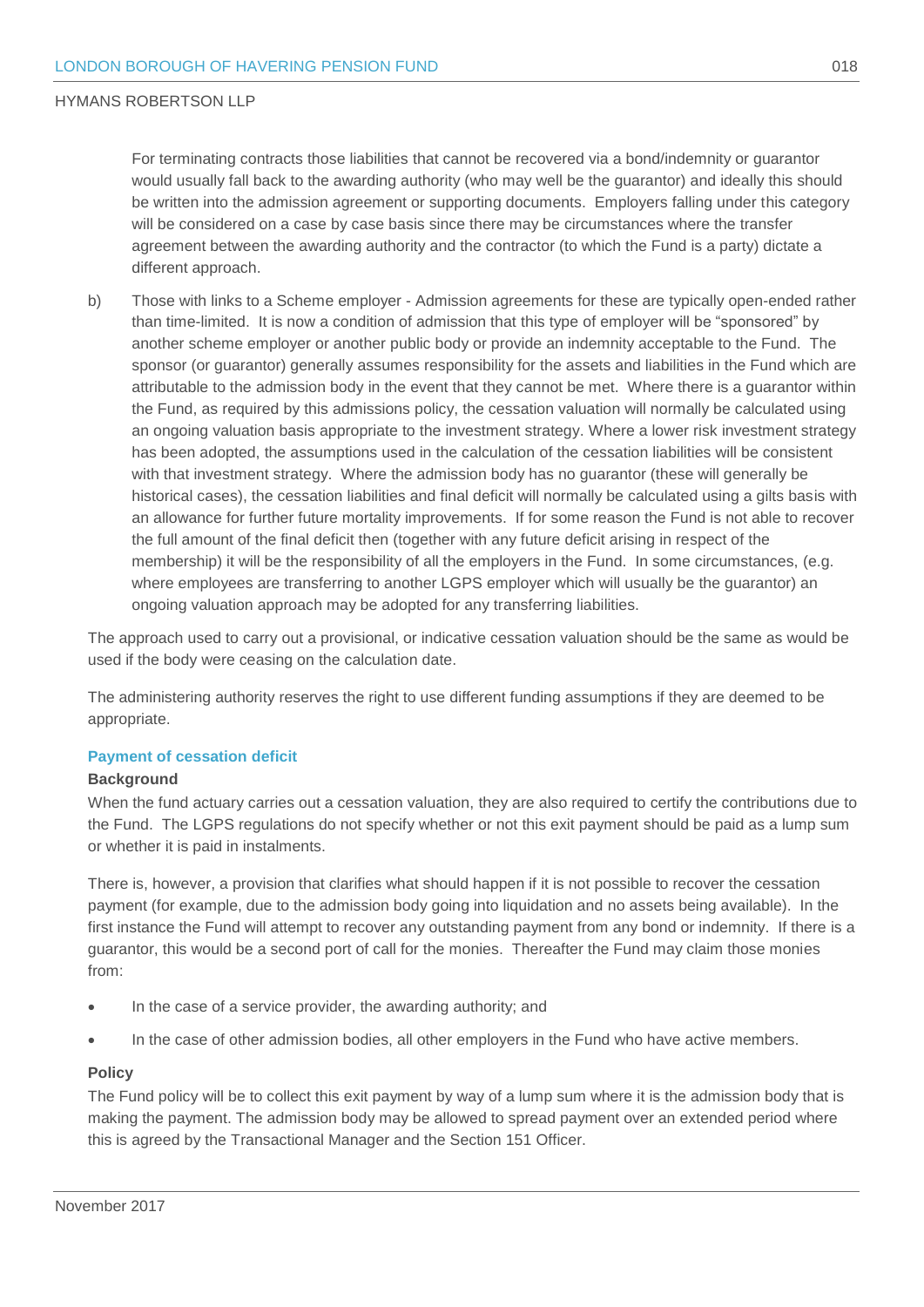Where this is not the case, any outstanding payment, once any bond, indemnity or alternative guarantor has been exhausted, may be recovered as follows:

- For service providers, the outstanding payment will be paid via an increase to the awarding authority's ongoing contribution rate, calculated by spreading the outstanding payment over the awarding authority's pensionable payroll or requesting additional capital amounts (over a spreading period to be determined by the Fund). The Fund reserves the right to require payment by immediate lump sum;
- For other admission bodies, where the deficit is to be spread amongst all the employers in the Fund, the rates and adjustments certificate will be adjusted to allow for any ongoing deficit for departed employers at each triennial valuation, commencing from the first triennial valuation after the body departs (unless the results of that valuation have already been finalised). Where a scheme employer has agreed to be the guarantor, the deficit will be paid in the same way as outlined for a service provider (above).

The administering authority will in all cases seek to maximise the monies recoverable. In exceptional circumstances this may result in an admission body paying less than the full cessation deficit. Any such cases will be subject to approval by the Pensions Committee.

#### **3 Year Rule**

#### **Background**

Where an employer loses their last active member (through retirement or withdrawal), a cessation valuation is required under the Regulations. However, if the employer intends on admitting a new employee into the scheme within a three year period, a cessation payment may not be required.

#### **Policy**

As required under the Regulations, the administering authority will require a cessation valuation to be carried out when the last active member leaves the Fund, unless a suspension notice has been given to the exiting employer. At the ultimate discretion of the administering authority, the requirement to pay the cessation debt may be suspended for up to 3 years if in its reasonable opinion, the employer is actively seeking to admit new members to the Fund. After 3 years, if no member has joined, the suspension notice would be withdrawn and the employer would be required to pay the cessation debt (including any interest accrued since the original cessation event).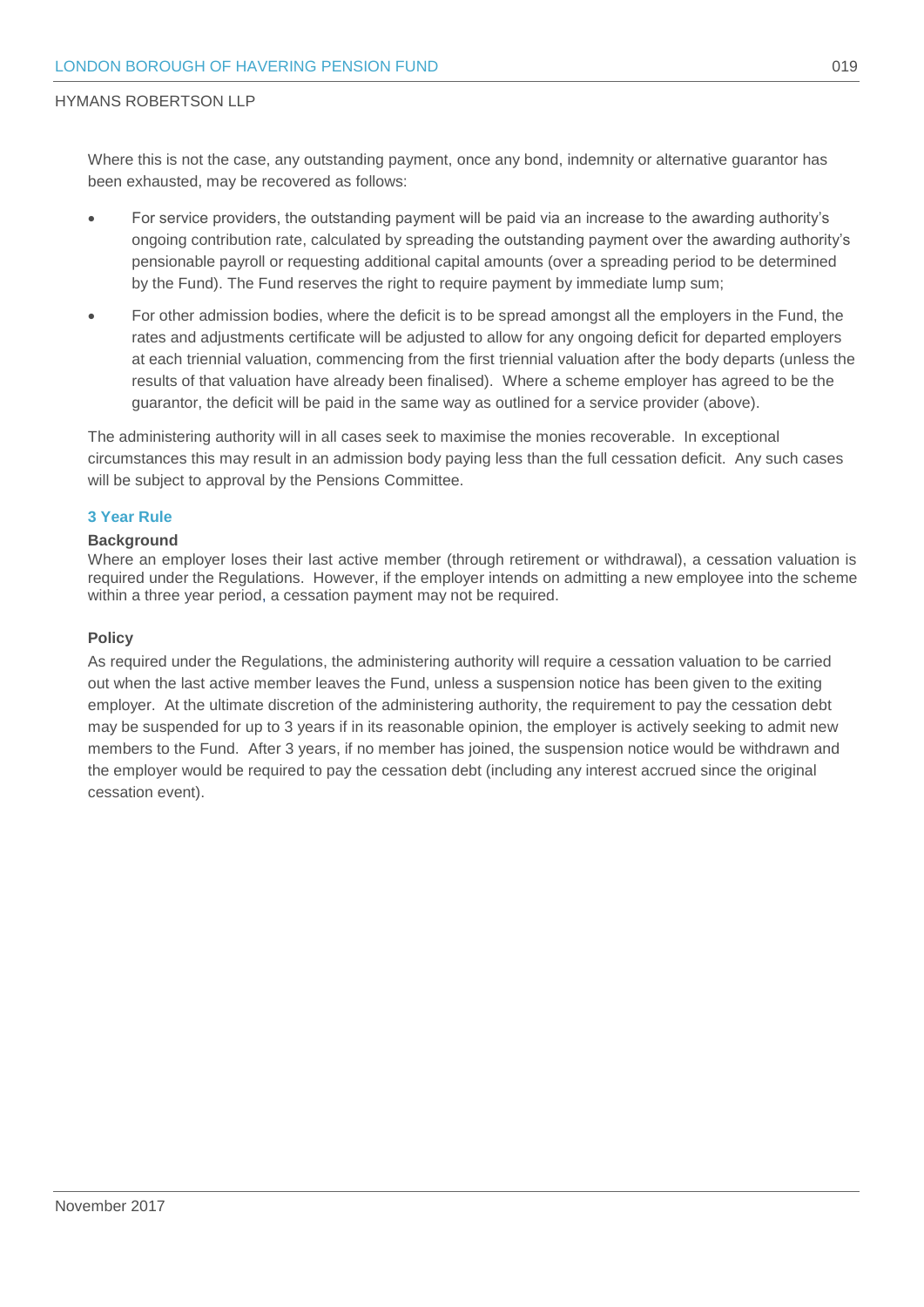# <span id="page-21-0"></span>3 Scheduled and Designating Bodies

Scheduled bodies, such as district councils and academies, that are listed in Part 1 to Schedule 2 of the Local Government Pension Scheme Regulations 2013 have an automatic requirement, to be an employer in the Fund and to offer access to the scheme to all eligible employees.

Other scheduled bodies, such as town and parish councils, that are listed in Part 2 of Schedule 2 of the Local Government Pension Scheme Regulations 2013 while having to provide access to the LGPS can nominate which individuals or classes of individual are eligible for access to the scheme.

Scheduled bodies are therefore not required to sign an admission agreement; albeit those listed in Part 2 of Schedule 2 must pass a resolution confirming which of its employees are designated as eligible to join the LGPS if they wish. All scheduled bodies must make the Fund aware of their creation and cooperate with the Fund in meeting their obligations in the Fund.

#### **3.1 Academies**

#### **3.1.1 Entry conditions and requirements to the Fund**

#### **Background**

Under the Academies Act 2010 former maintained schools can apply for academy status, allowing them to operate independently from Local Authority control, and assume responsibility for managing their own finances. Academies may exist as separate legal entities or be grouped together as multi-academy trusts (MATs). Free schools can also be set up outside of direct local authority control, acting in much the same way as academies. Whilst academies and free schools can set pay and conditions for staff, our understanding is that non-teaching staff must have access to the LGPS.

Academies are eligible to join the Fund under Regulation 3 (1)(a) of The Local Government Pension Scheme Regulations 2013 as a body listed in Schedule 2 Part 1 of those regulations.

#### **Policy**

All academies will be entitled to join the Fund. A school which has converted to an academy will be classified as an individual scheduled body within the Fund.

However, the academy must still make the Fund aware of their creation.

All notifications will be reported to the Pensions Committee for information only.

#### **3.1.2 Financial aspects on entry**

#### **Allocation of assets**

#### **Background**

On initial admission, each body will be notionally allocated assets. Thereafter the body's assets and liabilities will be tracked and employer contributions set with a view to achieving solvency at the end of the targeted deficit recovery period. For an academy, it is typical for a share of fund approach to be adopted.

Joint Communities & Local Government (CLG)/Department for Education (DfE) guidance on the treatment of academies in LGPS Funds was issued in December 2011, followed by further guidance in the form of FAQs in February 2012. The joint December 2012 guidance set out proposals for the possible "pooling" of academies with local authorities. While this guidance fell short of statutory guidance it did give funds a strong lead on how academies should be treated within the LGPS.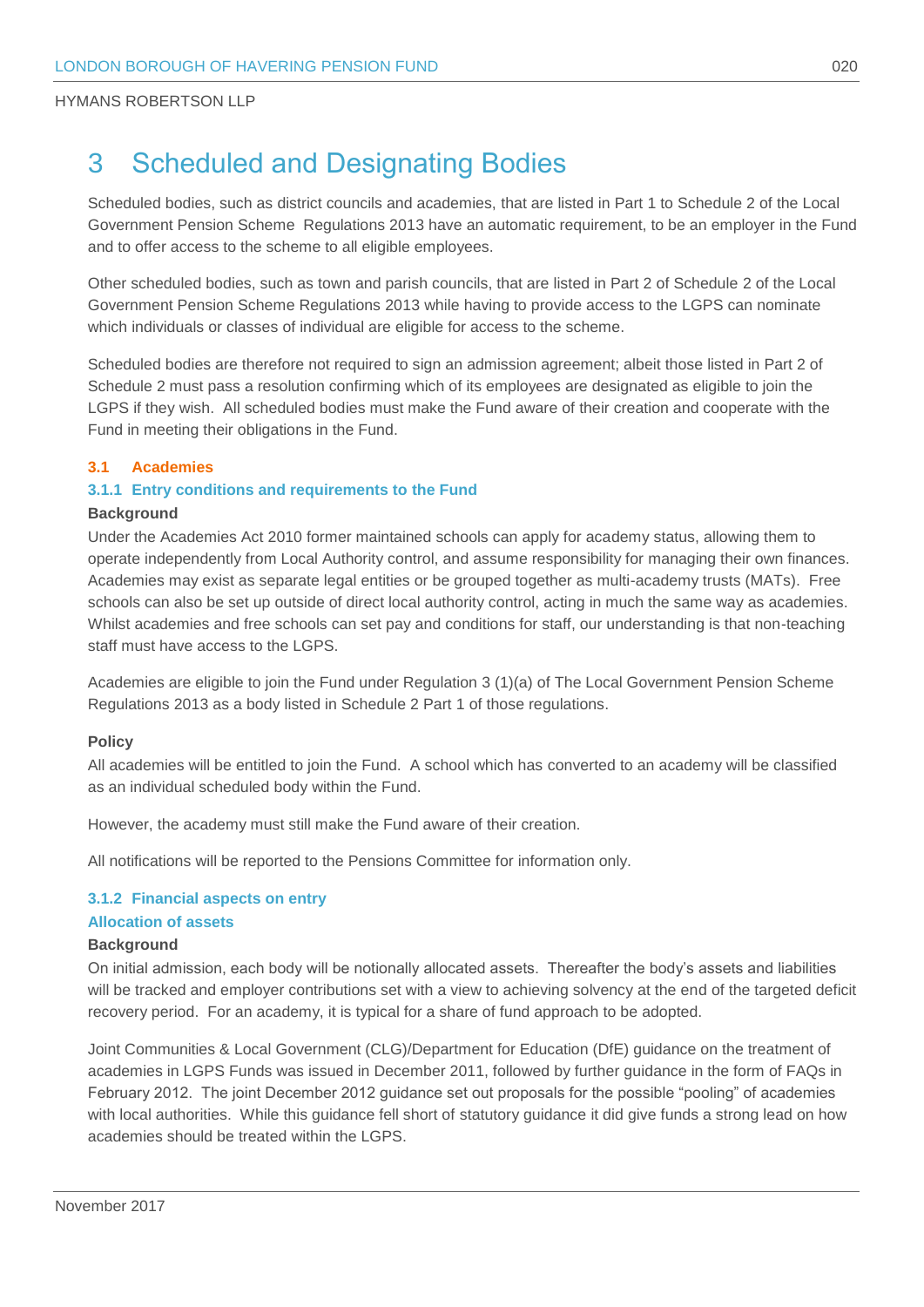In April 2017 further joint guidance was issued by the Department for Communities and Local Government (DCLG)/Department for Education (DfE), which further covered areas such as Multi-academy trusts (MATs) and the LGPS, understanding LGPS deficits, outsourcing arrangements and the DfE Departmental guarantee to LGPS administering authorities in England.

There are no provisions under the Regulations or in any regulations or guidance relating to the establishment of academies, for staff previously employed in an education function, who are now deferred or pensioner members of the Fund, to be transferred to the academy (irrespective of whether or not they are identifiable as former education employees). It is therefore taken that responsibility for these members will remain with the relevant Local Education Authority.

#### **Policy**

The allocation of assets at the commencement of an academy will be as follows (unless a pooling arrangement is entered into as described later in this policy):

- The new academy will be regarded as a separate employer in its own right and will not be pooled with other employers in the Fund. The only exception is where the academy is part of a Multi Academy Trust (MAT) in which case the academy's figures will be calculated as below but can be combined with those of the other academies in the MAT;
- The new academy's past service liabilities on conversion will be calculated based on its active Fund members on the day before conversion. For the avoidance of doubt these liabilities will include all past service of those members but will exclude the liabilities relating to any ex-employees of the school who have deferred or pensioner status;
- The new academy will be allocated an initial asset share from the ceding council's assets in the Fund. This asset share will be calculated using the estimated funding position of the ceding council at the date of academy conversion. The asset allocation will be based on market conditions on the day prior to conversion.

The Fund's policies on academies will be subject to review in the light of any future changes to DCLG guidance on academies. Any changes will be notified to academies and will be reflected in the Fund's Funding Strategy Statement.

The assets will be calculated using the Fund's ongoing funding basis as set out in the Fund's Funding Strategy Statement.

This asset share will be tracked during the period of participation and adjusted at each formal triennial valuation to take account of the body's actual experience over the period since the previous valuation (or date of entry if later) against what was assumed. This 'analysis of experience' approach allows for the main contributors to surplus or deficit, including:

- Surplus/deficit at previous valuation;
- Changes in assumptions;
- Investment returns on money invested;
- Contributions paid by employer versus employer's cost of benefits accrued;
- Any payments of special or additional employer contributions or bulk transfers in/out;
- Changes to pensionable salaries and pensions in payment ;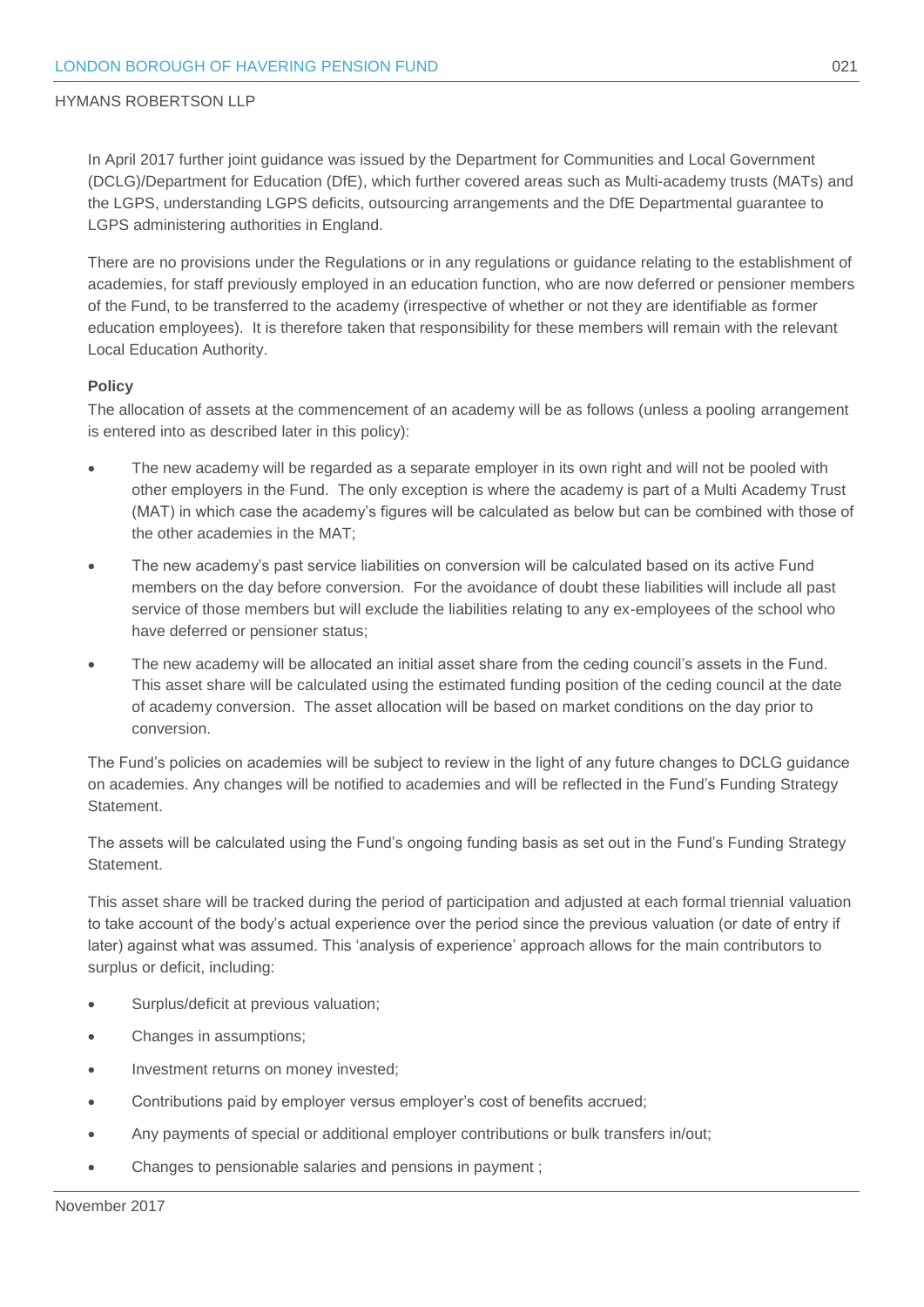- Ill health retirements and early retirements (on redundancy/efficiency);
- Withdrawals:
- Changes in benefit structure; and
- Pensioner mortality.

This approach allows the funding position of the employer to be assessed regularly and on a basis that reflects its actual experience in the Fund.

#### **Matched investment strategy**

#### **Background**

Providing the flexibility for an employer to ensure a matched investment strategy is followed would reduce the risk of under-funding due to market movements, as the assets and liabilities would move in the same way. However, implementing, monitoring and managing separate investment strategies for each employer would currently be extremely labour intensive, and accordingly there will be circumstances where the potential benefits are outweighed by the additional work involved.

#### **Policy**

The investment strategy is set for the Fund as a whole, not for each employer's notional share of the Fund.

#### **Contribution rates and other costs**

#### **Background**

At the beginning of each transfer, it will be necessary to determine what employer contribution rate will be payable by the academy. There will also be circumstances where additional costs arise, such as legal costs or actuarial costs.

#### **Policy**

The employer contribution rate will be set in accordance with the funding strategy statement, taking into consideration elements such as:

- any past service deficit; and
- the deficit spread period.

The approach taken is to calculate an individual contribution rate based on the cost of pension accrual for an academy's own membership plus an adjustment for any deficit transferred to the new academy.

The new academy's initial contribution rate will be calculated using market conditions, the Council's funding position and membership data all as at the day prior to conversion.

Employees of Scheduled Bodies are automatically eligible for membership of the LGPS and hence an academy cannot close the Scheme to new entrants.

In addition the academy will be required to pay additional payments including, but not limited to:

- lump sums in relation to any early retirements or early payment of pension benefits;
- lump sums in relation to any award of additional benefits; and
- reimbursement of the administering authority's or other bodies costs due to poor administration by the academy.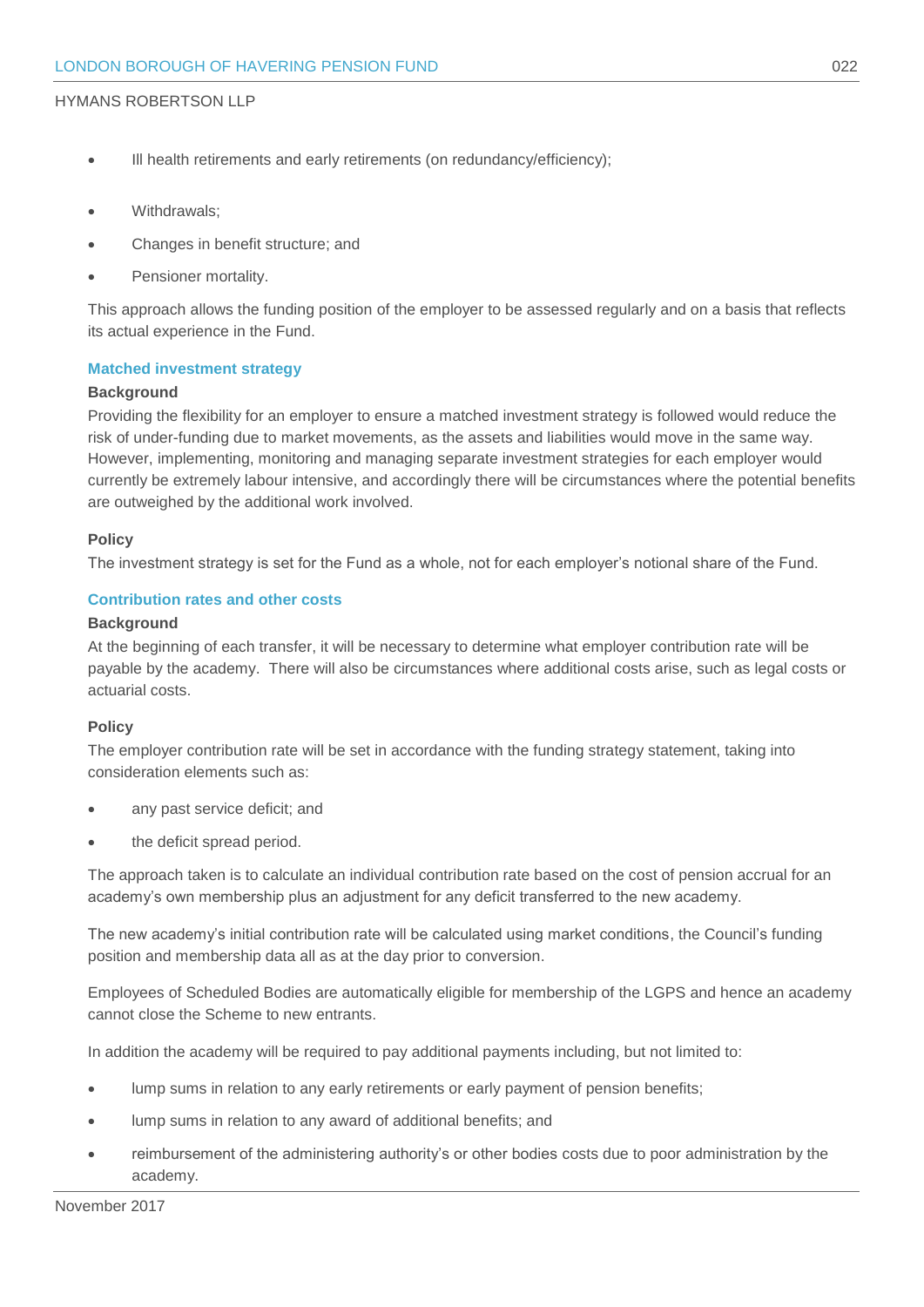The academy may also be required to pay additional lump sum payments in respect of early payment and/or enhancements for early retirements on ill-health grounds.

As mentioned later, a pooling arrangement may be entered into in certain circumstances which moves away from some of the principles mentioned above.

The Fund may require any actuarial, legal, administration and other justifiable cost to be paid by the academy.

The Fund may require the revision of the contribution rate payable by the former local education authority after the transfer of a maintained school to an academy occurs. The Fund reserves the right to require payment by the former local education authority of a lump sum contribution to cover any deficit in respect of transferees.

#### **Pooling**

#### **Background**

A joint letter of understanding has been issued by Communities and Local Government (CLG) and the Department for Education (DfE) which recommended pooling Academies with the local authority that formerly maintained the school for contribution rate purposes. There is, however, currently no legal requirement to pool Academies with other Scheme Employers for contribution rate purposes despite the joint CLG/DfE steer.

#### **Policy**

The Fund does not allow academies to pool with the council following conversion. A new academy's initial contribution rate will be calculated using market conditions, the Council's funding position and membership data all as at the day prior to conversion. Please note, where a school joins a multi-academy trust, they may be pooled with the other employers in the trust (that participate in the Fund) for contribution rate purposes. This is permitted at the discretion of the administering authority.

#### **3.1.3 Ongoing monitoring of academies**

#### **Background**

It is important that monitoring of an academy is carried out throughout the term of participation and to take appropriate remedial action to safeguard all employers within the Fund where necessary. This can be carried out in many ways, including:

- Regular reviews of the employer funding level;
- Regular reviews of the potential risk of failure (including redundancy costs);
- Assessment against actuarial assumptions in areas such as pay growth;
- Requirements on the body to notify changes in their circumstances;
- Regular assessment of the value of any security put in place by the employer; and
- Checks to see whether an academy has failed to notify the Fund of relevant changes.

#### **Policy**

The Fund reserves the right to review contribution rates for bodies annually or more frequently.

Furthermore, the Fund will carry out ongoing monitoring and/or put in place processes to assist with ongoing monitoring. If it appears that the liabilities relating to a body have increased more than had been allowed for at the preceding triennial valuation, the Fund may review the employer contribution rate (i.e. out with the formal triennial valuation cycle).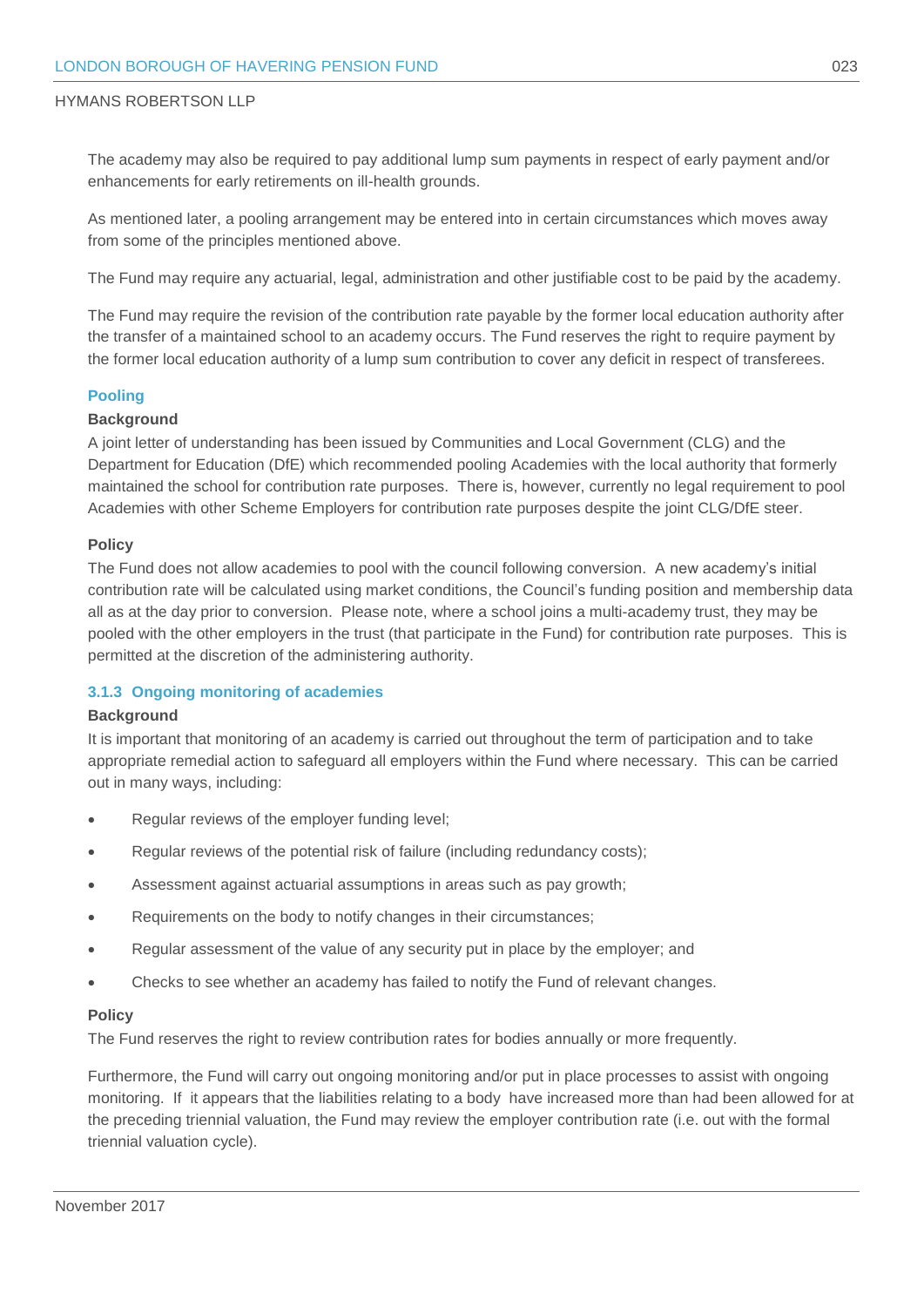#### **3.1.4 Cessation terms and requirements Termination requirements**

#### **Background**

One of the greatest risks to the Fund (and its participating employers) is that a body ceases to exist with an outstanding deficit that it cannot pay and which will not be met by any bond, indemnity or guarantor.

The Department for Education (DfE) has provided a Departmental guarantee to all LGPS administering authorities in England that in the event of the closure of an academy trust (AT) or multi-academy trust (MAT) any outstanding LGPS liabilities that are not met by the trust's assets will be met by the DfE in full.

The following should be noted:

- If for any reason the academy should fail or the last active member ceases membership, the LGPS regulations require them to be liable for an 'exit payment';
- The administering authority is required to obtain an actuarial valuation of the liabilities to determine the exit payment due;
- If an academy becomes insolvent then the Fund will seek to recoup any funding liabilities from the trust's assets on closure – any remaining outstanding LGPS deficit would then be met by the DfE in full.

It should be noted, this guarantee does not extend to all types of academies (i.e. at the time of writing, we are not aware of this guarantee covering former 6<sup>th</sup> Forms).

#### **Policy**

Termination of an academy would be considered to take place, though not limited to, the following circumstances:

- Where no further active members exist; or
- Where the employer is wound up, merged or ceases to exist.

In general, the Fund does not consider an academy joining a MAT as a cessation event where the MAT agrees to meet the liabilities of the academy's full membership. The administering authority requires written notice of this agreement prior to joining the MAT or a exit event will be triggered.

#### **Future Cessations**

#### **Background**

When an academy ceases, the employer's assets should equal its liabilities on an appropriate basis.

#### **Policy**

A provisional cessation valuation will be carried out on premature termination of an academy as soon as the Fund becomes aware of this likelihood unless the termination is likely to take place in the immediate future.

#### **Basis of termination valuation**

#### **Background**

As with any actuarial valuation, the purpose of a termination valuation is not so much to predict the cost of providing the Fund benefits of the relevant members (which will not be known until the last benefit payment is made), but to assess how much the Fund should hold now to meet the future expected benefit payments. The amount required is heavily influenced by the basis used for the calculation of the liabilities, which in turn will ultimately depend on the particular circumstances of the cessation. The range of bases can include the ongoing funding basis, a gilts basis and a buy-out or cessation basis.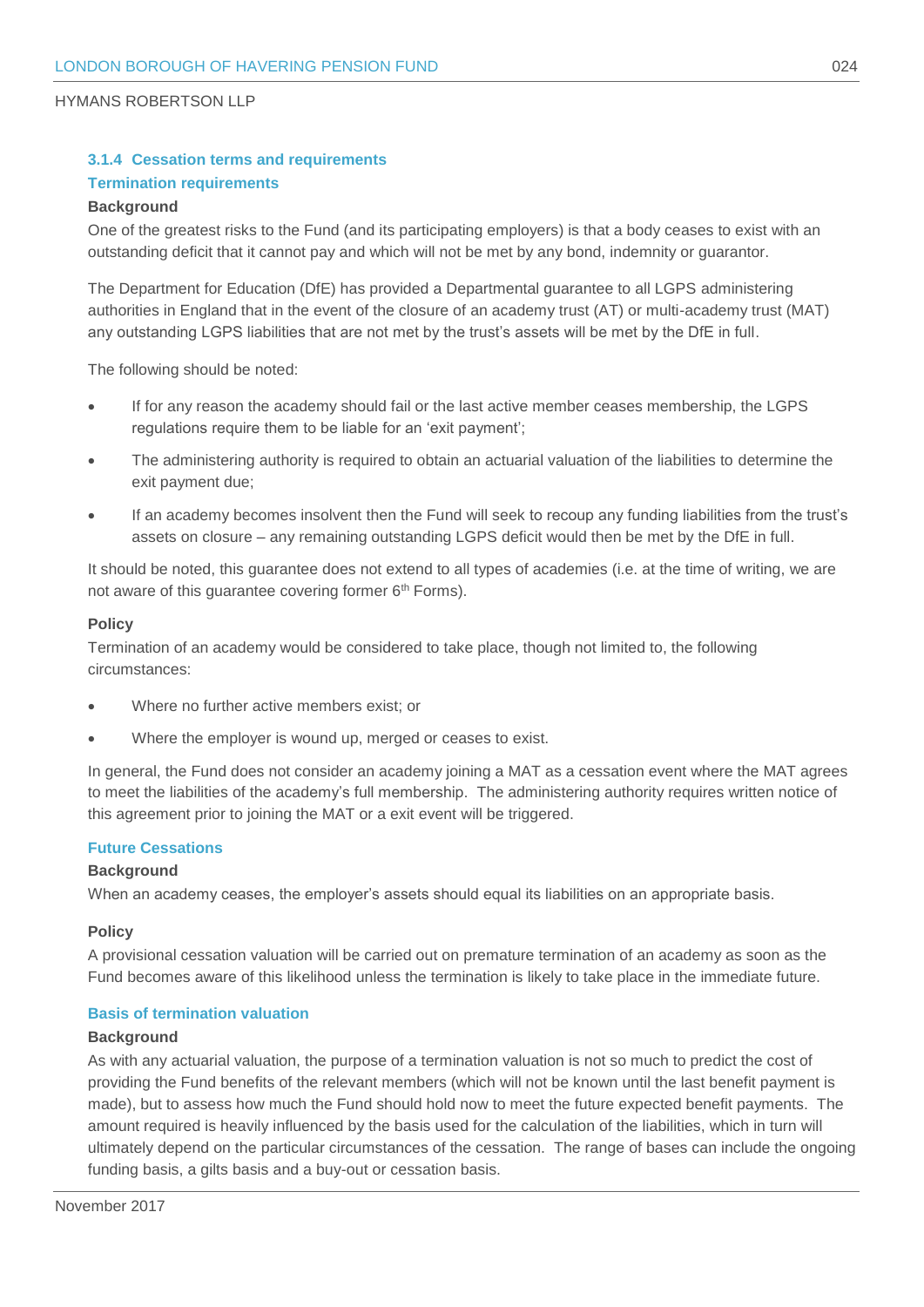#### **Policy**

The Fund's general principle on the cessation of an academy is to assume a "clean break" on termination (i.e. the departing employer's liability to make further contributions to the Fund is extinguished on payment of the termination deficit calculated on an appropriate basis).

The Fund's policy in relation to the calculation of cessation valuations in various circumstances is shown below, albeit each case will be considered on its own merits in accordance with the Scheme of Delegation.

Academies - the cessation liabilities and final deficit will normally be calculated using a gilts basis with an allowance for further future mortality improvements. If for some reason the Fund is not able to recover the full amount of the final deficit then the Fund would seek the remaining payment from DfE. Where any remaining payment is not recoverable from DfE for any reason, it will be the responsibility of all the employers in the Fund. In some circumstances (e.g. where employees are transferring to another LGPS employer such as the local authority) an ongoing valuation approach may be adopted for any transferring liabilities.

The approach used to carry out a provisional, or indicative cessation valuation should be the same as would be used if the body were ceasing on the calculation date.

The administering authority reserves the right to use different funding assumptions if they are deemed to be appropriate.

#### **Payment of cessation deficit**

#### **Background**

When the fund actuary carries out a cessation valuation, he or she is also required to certify the contributions due to the Fund. The LGPS regulations do not specify whether or not this exit payment should be paid as a lump sum or whether it is paid in instalments.

#### **Policy**

The Fund policy will be to collect this exit payment by way of a lump sum where it is the academy that is making the payment.

#### **3 Year Rule**

#### **Background**

If an academy loses their last active member (through retirement or withdrawal), a cessation valuation is required under the Regulations. However, if the academy intends on admitting a new employee into the scheme within a three year period, a cessation payment may not be required.

In terms of academies, this would likely be an extremely rare event.

#### **Policy**

As required under the Regulations, the administering authority will require a cessation valuation to be carried out when the last active member leaves the Fund, unless a suspension notice has been given to the exiting employer. At the ultimate discretion of the administering authority, the requirement to pay the cessation debt may be suspended for up to 3 years if in its reasonable opinion, the employer is actively seeking to admit new members to the Fund. After 3 years, if no member has joined, the suspension notice would be withdrawn and the employer would be required to pay the cessation debt (including any interest accrued since the original exit date).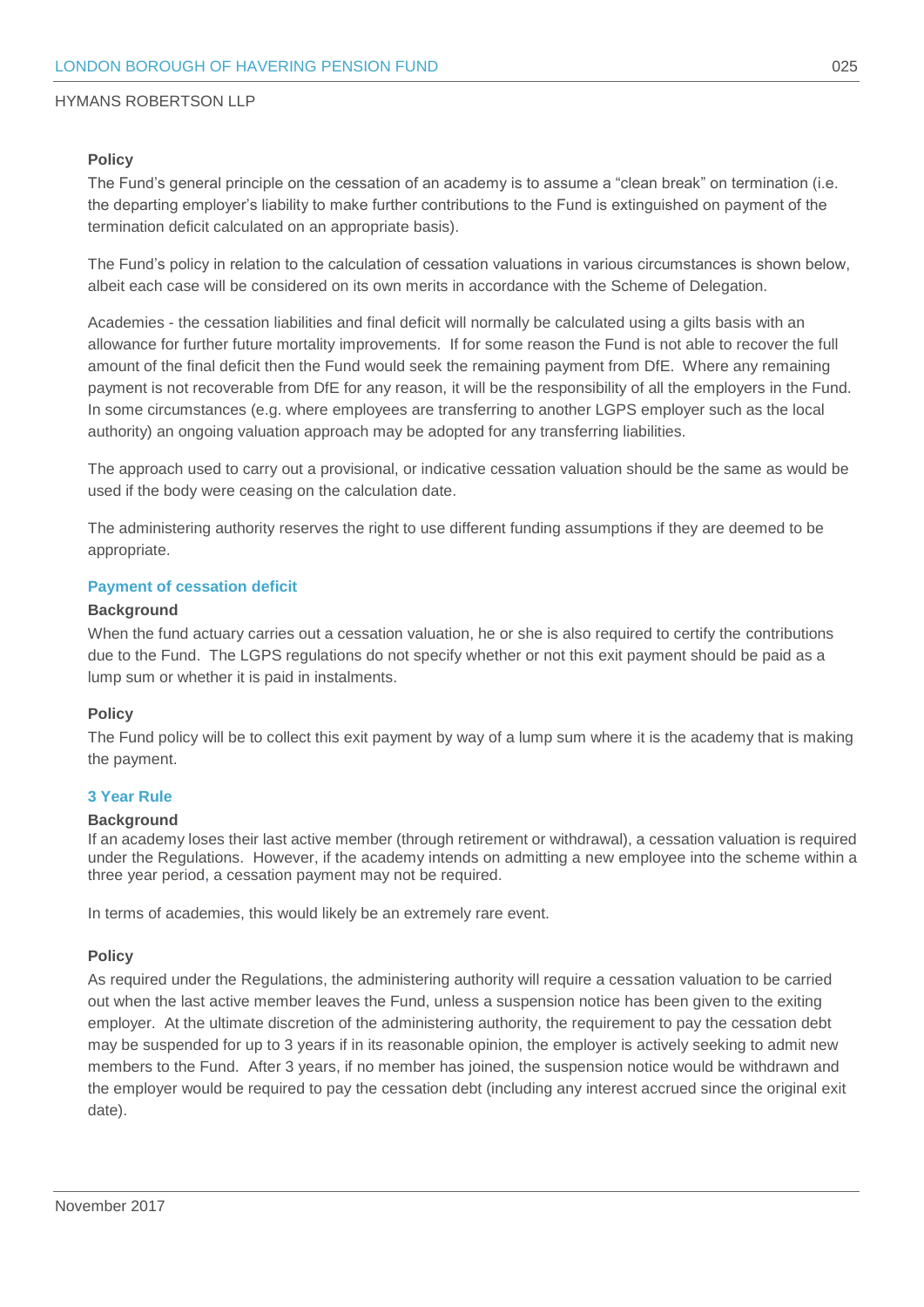#### **3.2 Designating employers**

Designating employers, subject to meeting the requirements of the LGPS regulations, can allow some or all of their staff to be eligible for membership of the LGPS

#### **Background**

Under Part 2 of Schedule 2 to the Local Government Pension Scheme Regulations 2013 a body listed in this Part is able to designate which employees, or class of employees, are eligible for membership of the LGPS.

#### **Policy**

All designating employers will be entitled to join the Fund on passing an appropriate resolution confirming which workers or category of workers are eligible for membership of the LGPS. All designating employers that pass a resolution will be classified as an individual scheduled body within the Fund.

However, the designating employer must still make the Fund aware of their creation.

All notifications will be reported to the Pensions Committee for information only.

#### **3.2.1 Financial Aspects on Entry**

#### **Allocation of assets**

#### **Background**

On initial admission, each body will be notionally allocated assets. Thereafter the body's assets and liabilities will be tracked and employer contributions set with a view to achieving solvency at the end of the targeted deficit recovery period. Certain designating employers may be created following the transfer of staff from an existing scheme employer and there may or may not be past service liabilities; where there are, it is typical for a share of fund approach to be adopted. There is provision for assets to be held in a separate admission body pension fund (rather than the main Fund) but it is not essential to do so.

#### **Policy**

On initial admission, each body will be notionally allocated assets. Thereafter the body's assets and liabilities will be tracked and employer contributions set with a view to achieving solvency at the end of the targeted deficit recovery period. There may or may not be past service liabilities; where there are, it is typical for a share of fund approach to be adopted. There is provision for assets to be held in a separate admission body pension fund (rather than the main Fund) but it is not essential to do so.

The allocation of assets at the commencement of a designating body will be agreed in each individual case depending on the circumstances of the case, taking into consideration the views of any transferring employer(s).

The assets will be calculated using the Fund's ongoing funding basis as set out in the Fund's Funding Strategy Statement.

This asset share will be tracked during the period of participation and adjusted at each formal triennial valuation to take account of the designating body's actual experience over the period since the previous valuation (or date of entry if later) against what was assumed. This 'analysis of experience' approach allows for the main contributors to surplus or deficit, including:

- Surplus/deficit at previous valuation;
- Changes in assumptions;
- Investment returns on money invested;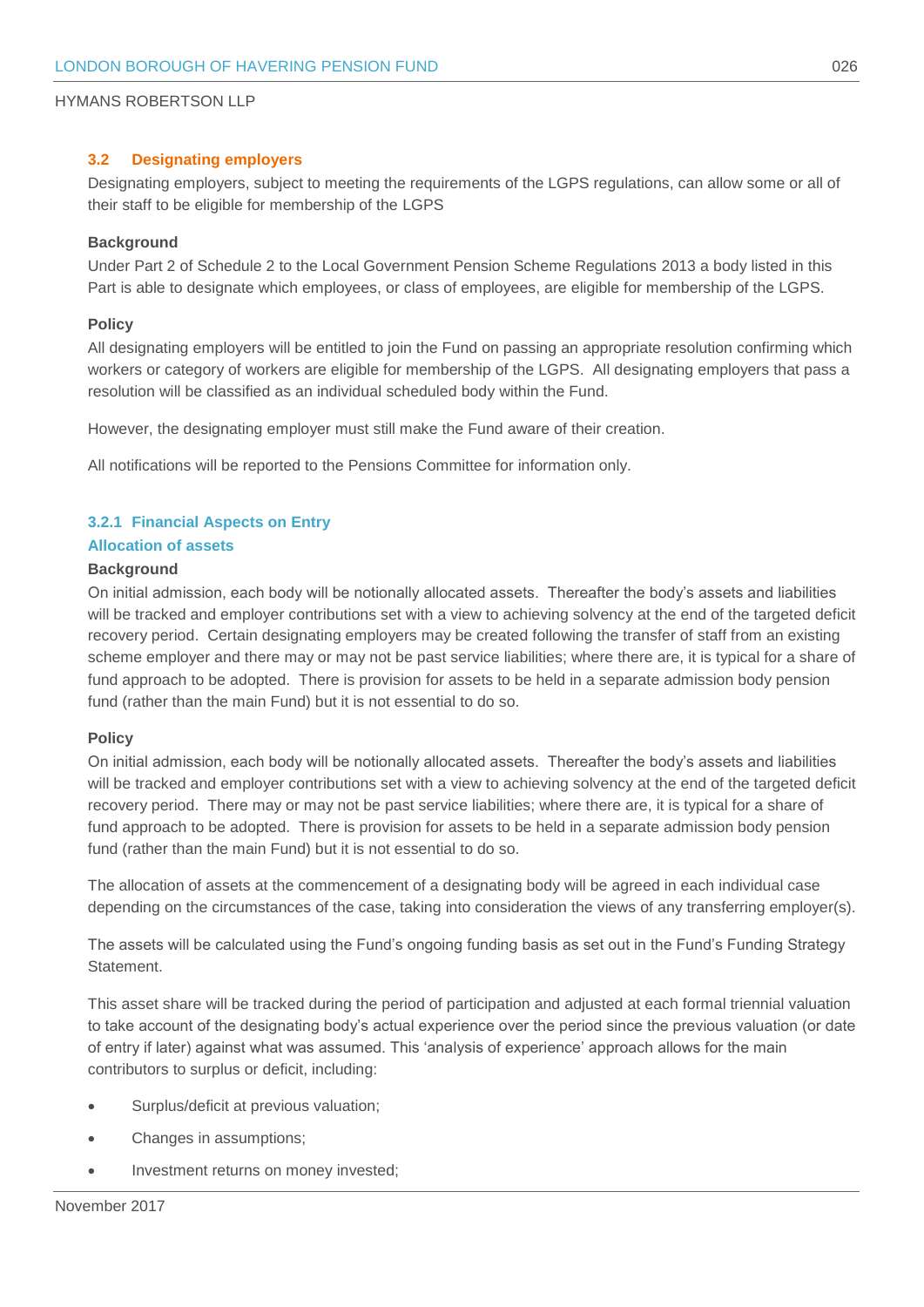- Contributions paid by employer versus employer's cost of benefits accrued;
- Any payments of special or additional employer contributions or bulk transfers in/out;
- Changes to pensionable salaries and pensions in payment ;
- Ill health retirements and early retirements (on redundancy/efficiency);
- Withdrawals;
- Changes in benefit structure; and
- Pensioner mortality.

This approach allows the funding position of the employer to be assessed regularly and on a basis that reflects its actual experience in the Fund.

#### **Matched investment strategy**

#### **Background**

Providing the flexibility for an employer to ensure a matched investment strategy is followed may reduce the risk of under-funding due to market movements, as the assets and liabilities would be expected to move in the same way. However, implementing, monitoring and managing separate investment strategies for each employer is currently labour intensive, and accordingly there will be circumstances where the potential benefits are outweighed by the additional work involved.

#### **Policy**

The investment strategy is set for the Fund as a whole, not for each employer's notional share of the Fund.

#### **Contribution rates and other costs**

#### **Background**

At the beginning of each designating employer commencing participation in the Fund it will be necessary to determine what employer contribution rate will be payable by them. There will also be circumstances where additional costs arise, such as legal costs or actuarial costs.

#### **Policy**

The employer contribution rate will be set in accordance with the funding strategy statement, taking into consideration elements such as:

- any past service deficit;
- whether the resolution passed restricts eligibility or allows all employees of the employer access to the LGPS; and
- the deficit spread period.

The approach taken is to calculate an individual contribution rate based on the cost of pension accrual for an employer's own membership plus an adjustment for any deficit transferred to them.

In addition the designating employer will be required to pay additional payments including, but not limited to:

- lump sums in relation to any early retirements or early payment of pension benefits;
- lump sums in relation to any award of additional benefits; and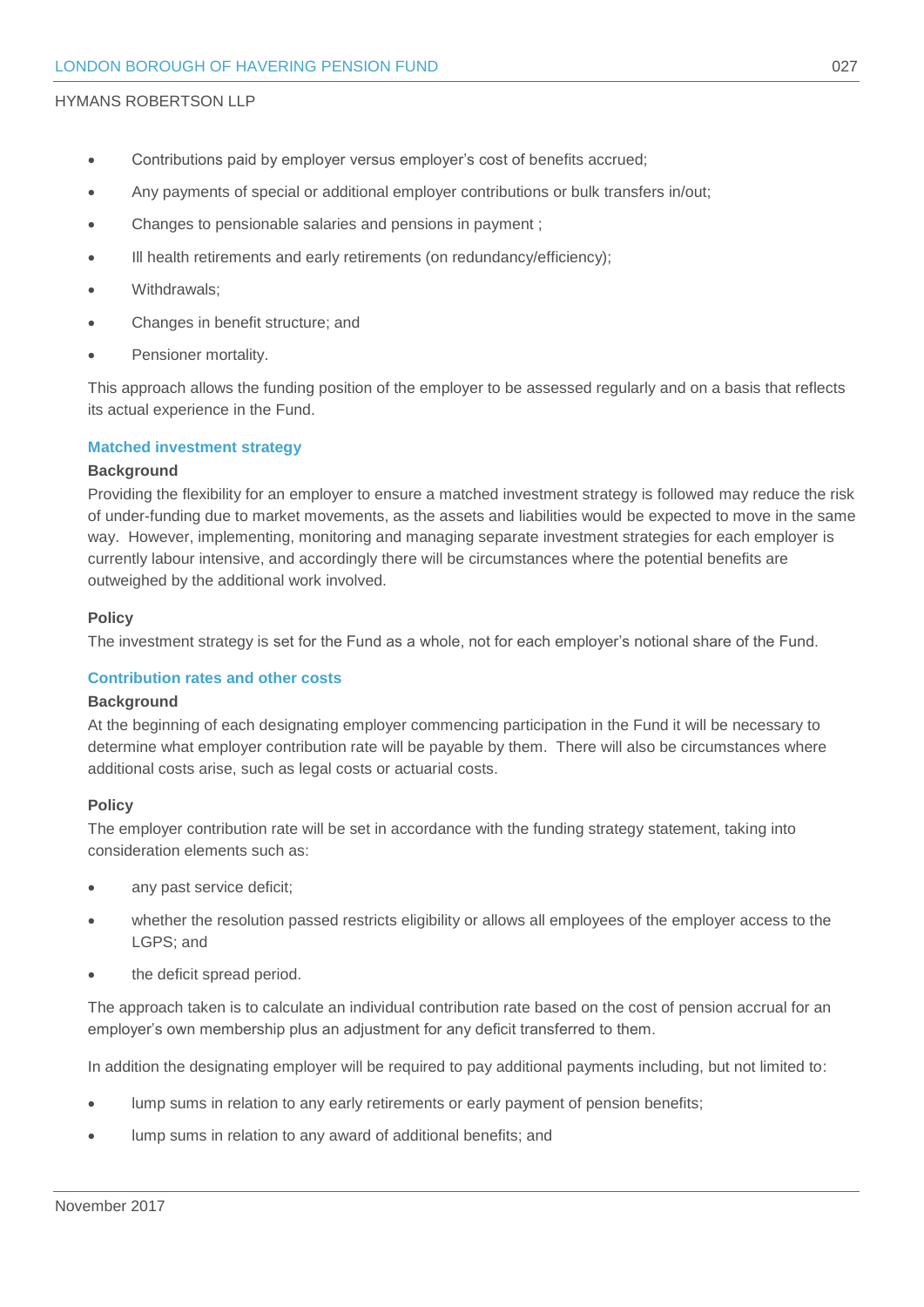reimbursement of the administering authority's or other bodies costs due to poor administration by the academy.

The employer may also be required to pay additional lump sum payments in respect of early payment and/or enhancements for early retirements on ill-health grounds.

As mentioned later, a pooling arrangement may be entered into in certain circumstances which moves away from some of the principles mentioned above.

The Fund may require any actuarial, legal, administration and other justifiable cost to be paid by the designating employer.

#### **Pooling**

#### **Background**

There may be circumstances where a designating employer is created from an existing scheme employer and the links between both employers remain strong, at least at the outset of the arrangement. In these circumstances, the scheme employer may consider that they are willing to share some pension risks with the designating employer as if the employees were part of their own workforce. In these circumstances, the scheme employer and the designating body may both agree that a pooling arrangement is appropriate. In simple terms, this will allow the two bodies to effectively be treated as if it were one employer. As a result the same employer contribution rate and other funding arrangements will apply (generally equally) in relation to all members.

#### **Policy**

Where the number\* of members under a proposed designating employer is five or less, the scheme employer and the Fund may allow that employer to be pooled with the scheme employer. The new designating body and the scheme employer would need to agree in writing to this arrangement and confirm that they understand the pros and cons compared with being a standalone body outside of the pool. Whilst the designating body is in the pool:

- its contribution rate will be the same as the pool except for any additional contributions required due to excessive pay awards to its own employees;
- its ill-health experience will be shared with that of the pool; and
- it will pay strain costs in respect of non-ill-health early retirements.

In the event of exit from the pool it will not be required to pay any cessation shortfall (except for any additional liabilities resulting from excessive pay awards).

The designating body would be removed from the pool and be treated as a stand-alone scheme employer in the event that the number\* of members increases above five.

\*The Fund reserves the right to refuse this approach to any new body with past service liabilities at commencement that exceed £1m calculated on an ongoing funding basis.

#### **3.2.2 Ongoing Monitoring of Designating Bodies**

#### **Background**

It is important that monitoring of a designating body is carried out throughout the term of its participation of the Fund and, where considered necessary, appropriate remedial action taken to safeguard all employers within the Fund. This can be carried out in many ways, including: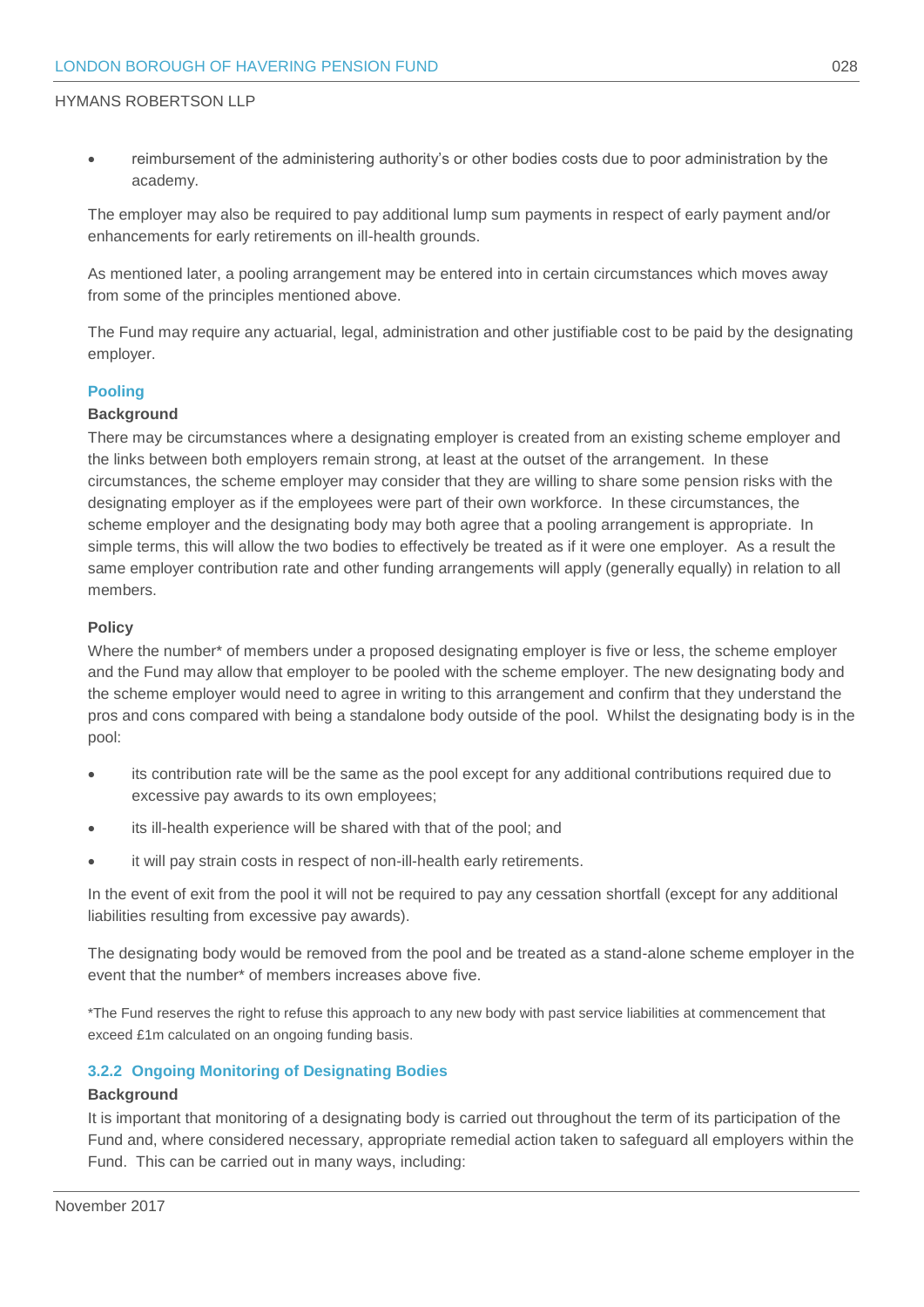- Regular reviews of the employer funding level;
- Regular reviews of the potential risk on early termination (including redundancy costs);
- Assessment against actuarial assumptions in areas such as pay growth;
- Requirements on the designating body to notify changes in their circumstances; and
- Checks to see whether an employer has failed to notify the Fund of relevant changes.

#### **Policy**

The Fund reserves the right to review contribution rates for bodies annually or more frequently.

Furthermore, the Fund will carry out ongoing monitoring and/or put in place processes to assist with ongoing monitoring. If it appears that the liabilities relating to a body have increased more than had been allowed for at the preceding triennial valuation, the Fund may review the employer contribution rate (i.e. out with the formal triennial valuation cycle).

#### **3.2.3 Cessation terms and requirements Termination requirements**

#### **Background**

One of the greatest risks to the Fund (and its participating employers) is that a body ceases to exist with an outstanding deficit that it cannot pay and which will not be met by any bond, indemnity or guarantor.

#### **Policy**

The Fund may take legal advice where a cessation event has occurred on the appropriate termination requirements. Termination of a designating body would be considered to take place, though not limited to, the following circumstances:

- Where no further active members exist; or
- Where the employer is wound up, merged or ceases to exist.

#### **Future cessations**

#### **Background**

When a designating body ceases, the employer's assets should equal its liabilities on an appropriate basis.

#### **Policy**

A provisional cessation valuation will be carried out on premature termination of a designating body as soon as the Fund become aware of this likelihood unless the termination is likely to take place in the immediate future.

#### **Basis of termination valuation**

#### **Background**

As with any actuarial valuation, the purpose of a termination valuation is not so much to predict the cost of providing the Fund benefits of the relevant members (which will not be known until the last benefit payment is made), but to assess how much the Fund should hold now to meet the future expected benefit payments. The amount required is heavily influenced by the basis used for the calculation of the liabilities, which in turn will ultimately depend on the particular circumstances of the cessation. The range of bases can include the ongoing funding basis, a gilts basis and a buy-out or cessation basis.

#### **Policy**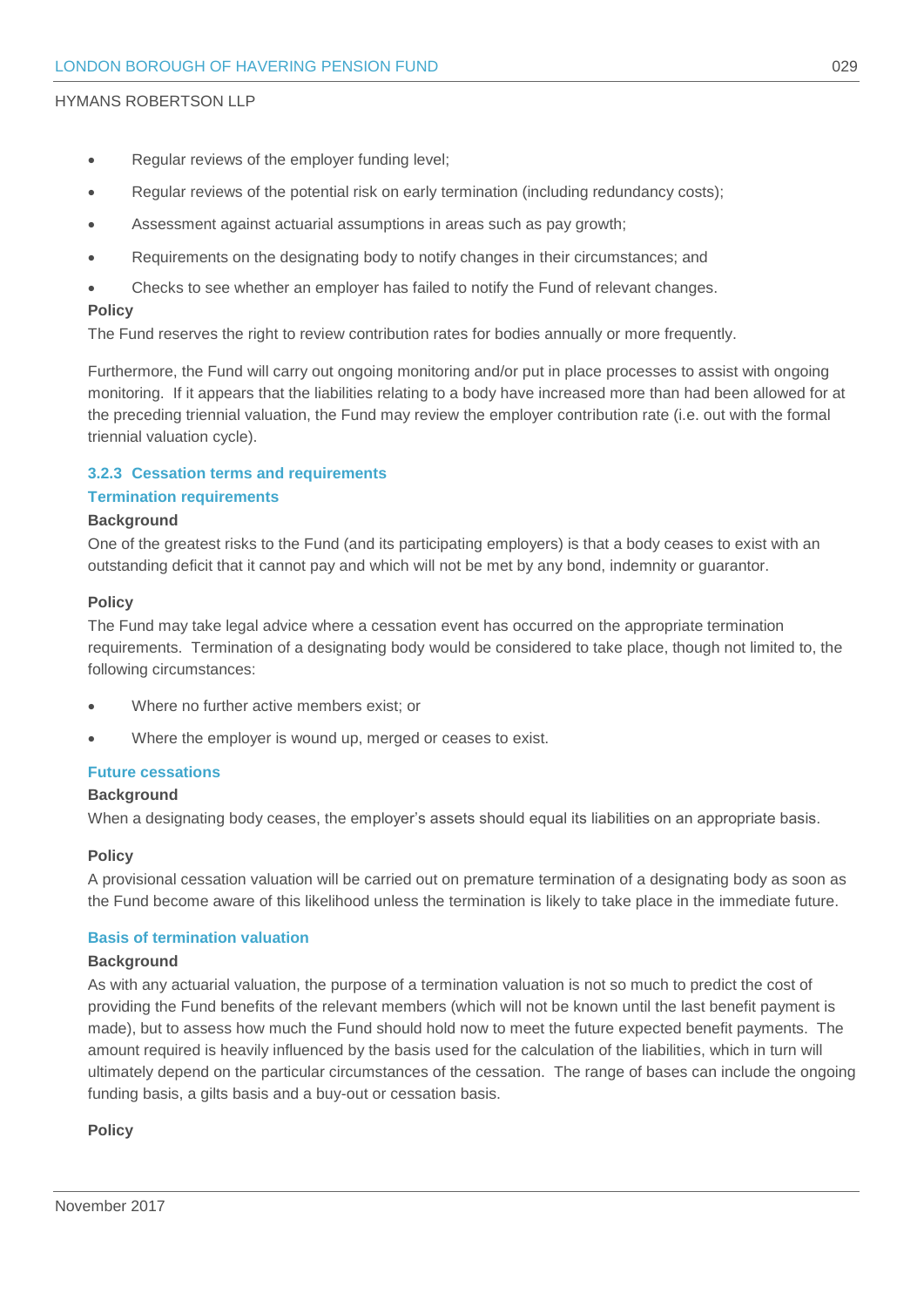The Fund's general principle on the cessation of a designating body is to assume a "clean break" on termination (i.e. the departing employer's liability to make further contributions to the Fund is extinguished on payment of the termination deficit calculated on an appropriate basis).

The Fund's policy in relation to the calculation of cessation valuations in various circumstances is shown below, albeit each case will be considered on its own merits in accordance with the Scheme of Delegation.